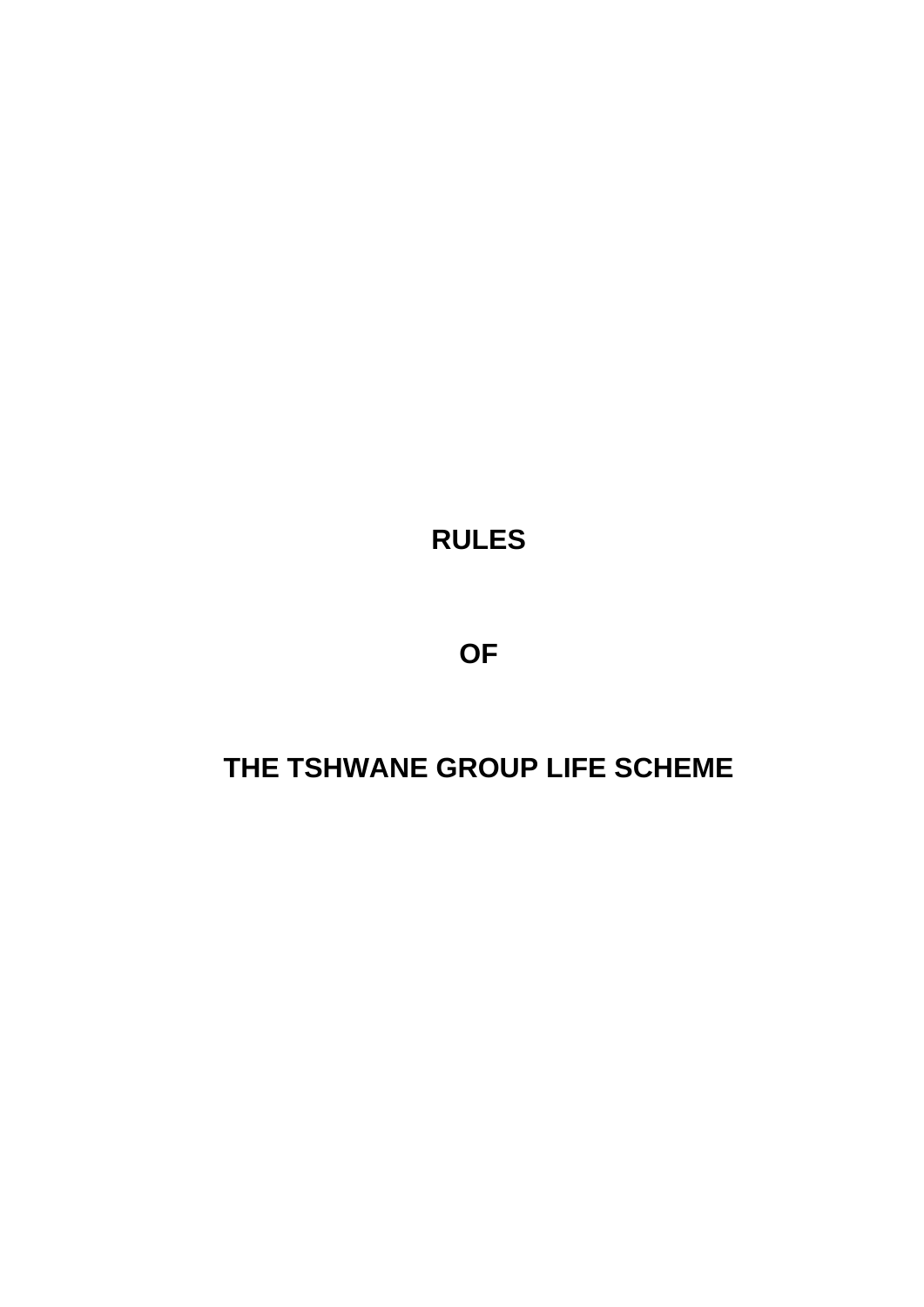These RULES replace the existing RULES of The Tshwane Group Life Scheme (the SCHEME), as amended, from 1 July 2020.

Certified on behalf of the BOARD of the SCHEME at...........Pretoria............. on ..25 May 2021.

.......................................... M Scholtz

(Chairman)

W Potgieter

(Member of BOARD)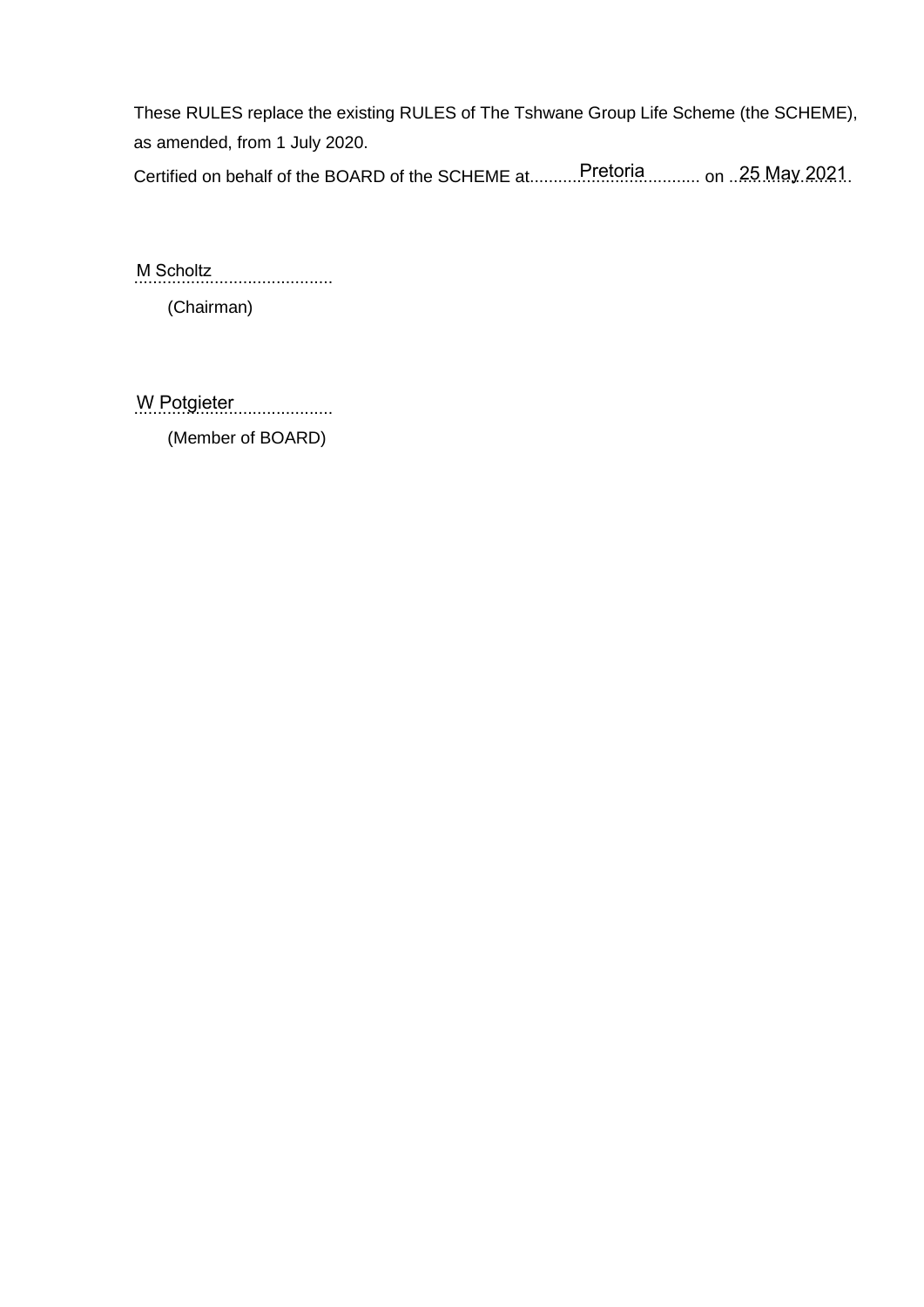# **CONTENTS**

|                     | 1.1  |                                                                        |  |  |
|---------------------|------|------------------------------------------------------------------------|--|--|
|                     | 1.2  |                                                                        |  |  |
|                     |      |                                                                        |  |  |
|                     |      |                                                                        |  |  |
|                     | 3.1  |                                                                        |  |  |
|                     | 3.2  |                                                                        |  |  |
| PART 4.             |      |                                                                        |  |  |
|                     | 4.2  |                                                                        |  |  |
|                     |      |                                                                        |  |  |
|                     | 5.1  | Death before or on the NORMAL RETIREMENT DATE while an                 |  |  |
|                     |      |                                                                        |  |  |
|                     | 5.2  |                                                                        |  |  |
|                     | 5.3  | Limitations and other conditions regarding the death benefits 10       |  |  |
| PART <sub>6</sub> . |      | ACCELERATED PAYMENT OF DEATH BENEFITS AT DISABILITY  11                |  |  |
|                     | 6.1  |                                                                        |  |  |
|                     | 6.2  |                                                                        |  |  |
|                     | 6.3  |                                                                        |  |  |
|                     | 6.4  | Limitations and other conditions regarding the disability benefits  13 |  |  |
|                     |      |                                                                        |  |  |
|                     | 7.1  |                                                                        |  |  |
|                     | 72   |                                                                        |  |  |
|                     | 7.3  |                                                                        |  |  |
|                     |      |                                                                        |  |  |
|                     |      |                                                                        |  |  |
|                     | 9.1  |                                                                        |  |  |
|                     | 9.2  |                                                                        |  |  |
|                     |      |                                                                        |  |  |
|                     | 10.1 |                                                                        |  |  |
|                     | 10.2 |                                                                        |  |  |
|                     | 10.3 |                                                                        |  |  |
|                     | 10.4 |                                                                        |  |  |
|                     | 10.5 |                                                                        |  |  |

# Page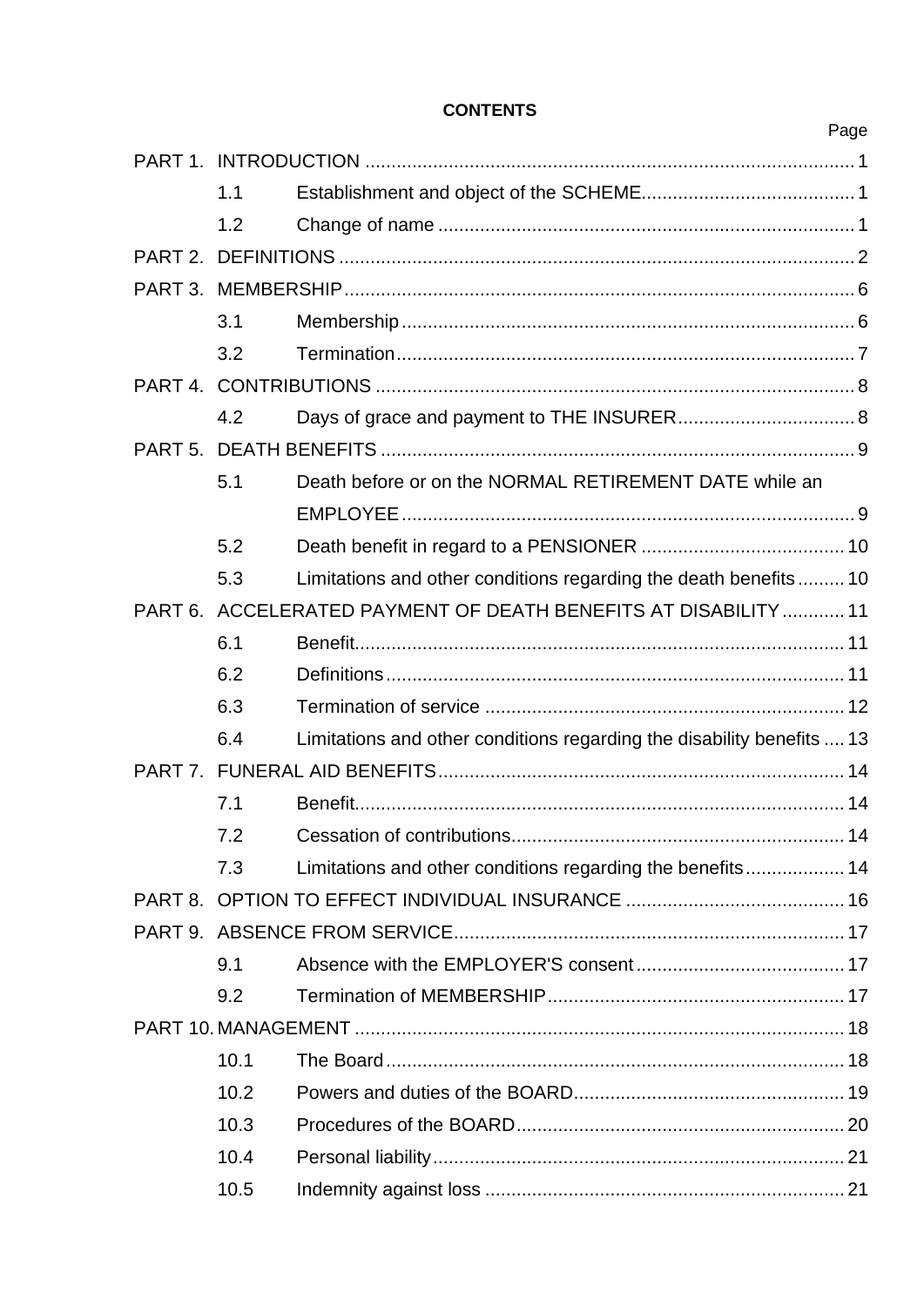| 10.6  |                                                      |  |
|-------|------------------------------------------------------|--|
| 10.7  |                                                      |  |
|       |                                                      |  |
| 11.1  |                                                      |  |
| 11.2  |                                                      |  |
| 11.3  |                                                      |  |
| 11.4  |                                                      |  |
| 11.5  |                                                      |  |
| 11.6  |                                                      |  |
| 11.7  |                                                      |  |
| 11.8  |                                                      |  |
| 11.9  |                                                      |  |
| 11.10 |                                                      |  |
| 11.11 |                                                      |  |
| 11.12 |                                                      |  |
| 11.13 | Dissolution or partial dissolution of the SCHEME  25 |  |
| 11.14 |                                                      |  |
| 11.15 |                                                      |  |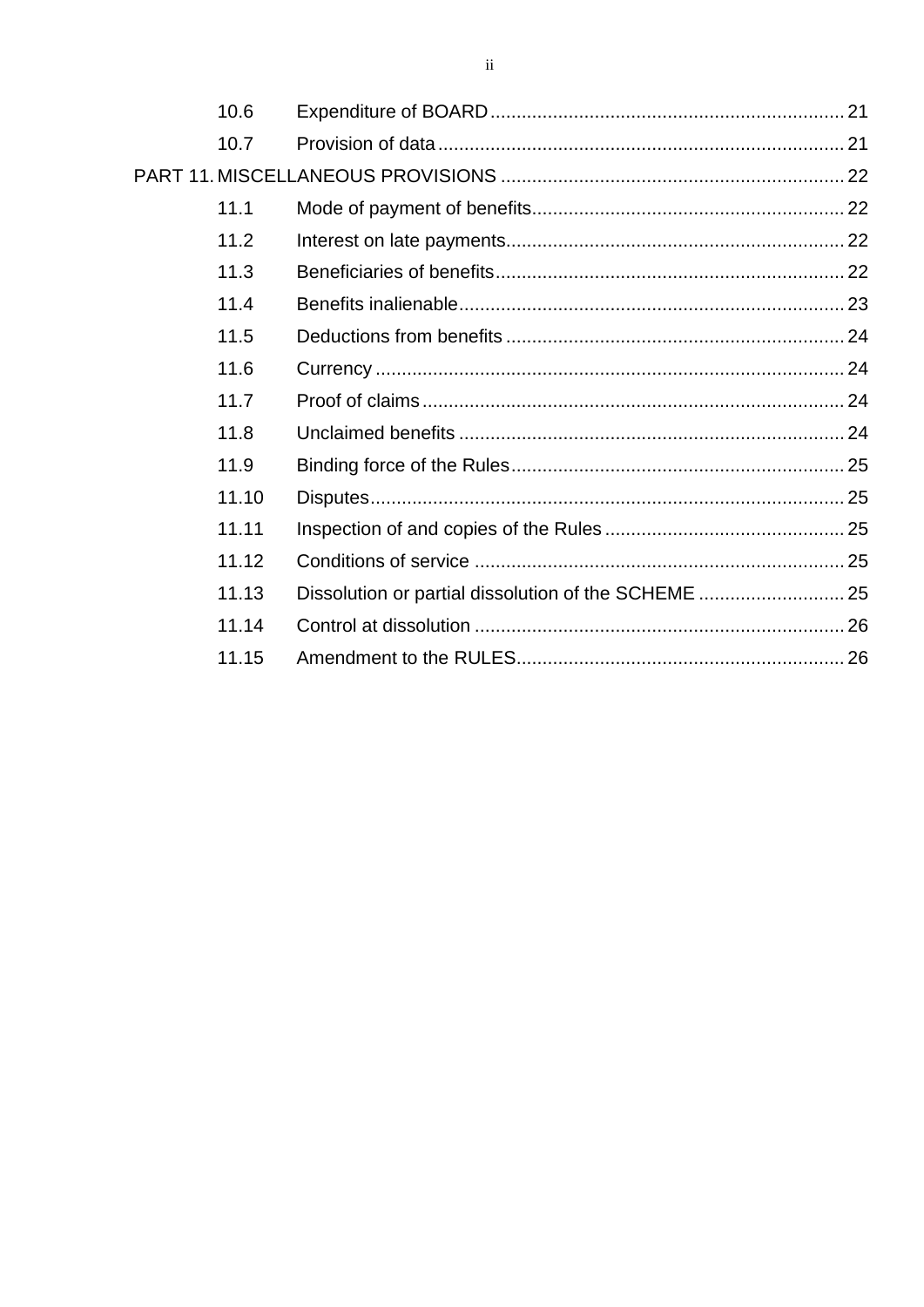# **RULES**

# **OF**

# **THE TSHWANE GROUP LIFE SCHEME**

# **PART 1. INTRODUCTION**

#### **1.1 Establishment and object of the SCHEME**

- 1.1(1) A group life insurance scheme known as "Groeplewensversekeringskema vir die S.A.V.M.W. (Pretoria-Tak)" (the SCHEME) was established with effect from 1 September 1959.
- 1.1(2) The object of the SCHEME is to provide, in terms of the provisions of these RULES, as amended from time to time, benefits at death or other life contingencies on behalf of persons who qualify for participation in the SCHEME.
- 1.1(3) The SCHEME was established as an association of the MEMBERS referred to in these RULES. The SCHEME is owner of its assets, and is capable of acquiring rights and liabilities in its own name and of suing or being sued in a court of law. As such the SCHEME is a body corporate separate from its MEMBERS.

#### **1.2 Change of name**

With effect from 1 July 1984 the name of the SCHEME is "Die Pretoriase Munisipale Groeplewensversekeringskema", with effect from 1 March 1999 the name of the SCHEME is The Greater Pretoria Municipal Group Life Insurance Scheme and with effect from 1 January 2002 the name of the SCHEME is The Tshwane Group Life Scheme.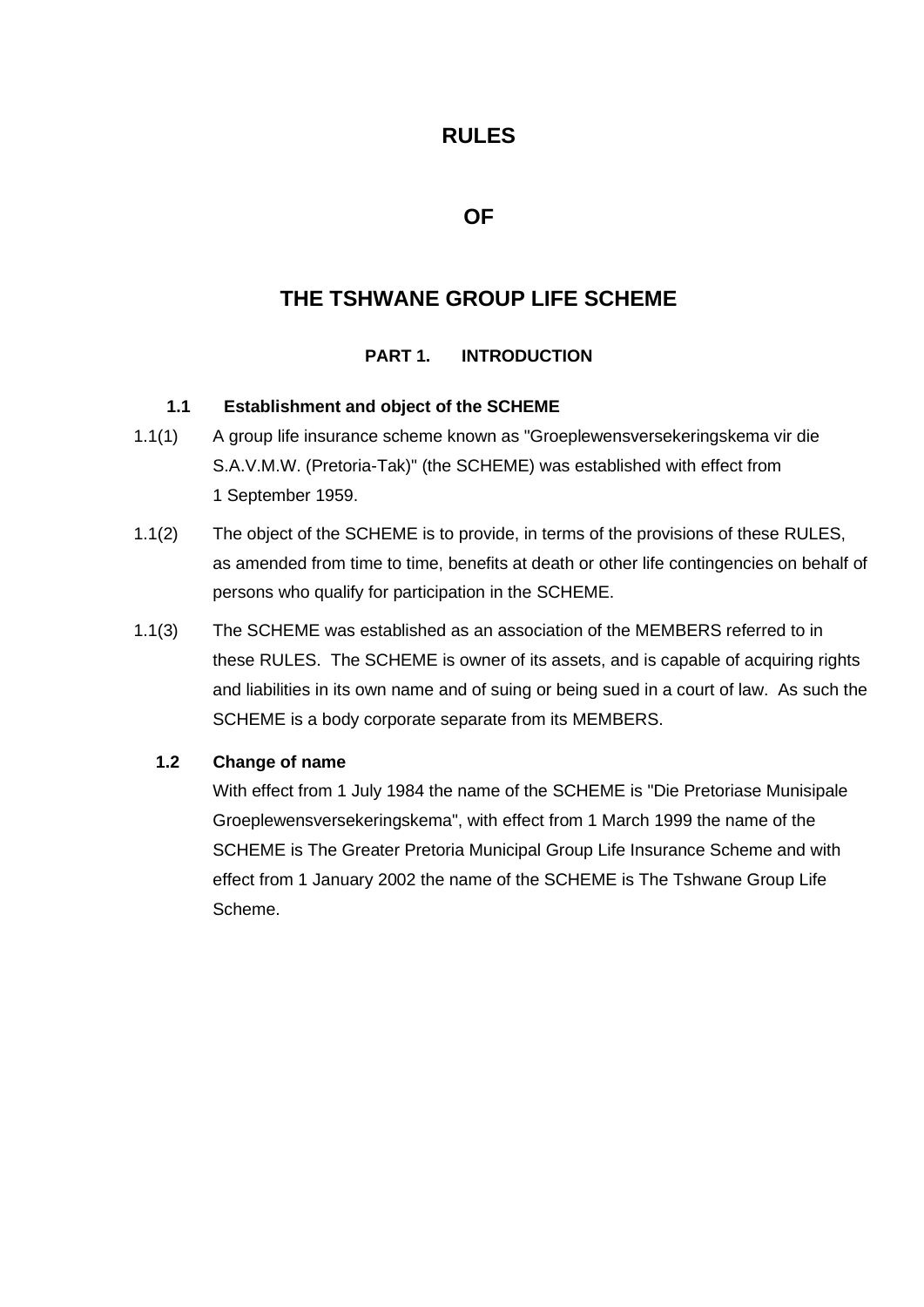#### **PART 2. DEFINITIONS**

In these Rules, unless the context indicates otherwise,

- the singular also denotes the plural and vice versa; and
- the expressions below have the meanings indicated opposite them.

**BENEFIT Y** means the benefits described in RULE 5.1(a) and RULE 6.1.

**BENEFIT Z** means the benefits described in RULES 5.1(b) and RULE 6.1.

**BOARD** means the BOARD which controls and manages the SCHEME in terms of the RULES.

**BOARD MEMBER** means a member of the BOARD as determined in Rule 9.1(2).

**CATEGORY X MEMBER** means an EMPLOYEE who has chosen to participate in BENEFIT X as described in the RULES applicable prior to 1 July 2015, and with effect from 1 July 2015 who become a CATEGORY Y or CATEGORY Z MEMBER.

**CATEGORY Y MEMBER** means an EMPLOYEE who has chosen to participate in BENEFIT Y as described in the RULES.

**CATEGORY Z MEMBER** means an EMPLOYEE who has chosen to participate in BENEFIT Z as described in the RULES.

**COMMENCEMENT DATE** means 1 September 1959.

**CONTINUATION OPTION** in regard to Part 8, means an option available to MEMBERS of the SCHEME to continue with their existing group life insurance cover under an individual insurance policy when exiting the service of the EMPLOYER.

**DATE OF DISABILITY** means the date of termination of service from the Employer due to disability.

**DEPENDANT** in regard to a MEMBER means -

- (a) a person in respect of whom the MEMBER is legally liable for maintenance;
- (b) a person in respect of whom the MEMBER is not legally liable for maintenance, if such person -
	- (i) was, in the opinion of the BOARD, upon the death of the MEMBER in fact dependent on the MEMBER for maintenance;
	- (ii) is the spouse of the INSURED, where 'spouse' means the permanent life partner or spouse or civil union partner of an INSURED in accordance with the Marriage Act, 1961, the Recognition of Customary Marriages Act ,1998, or the Civil Union Act, 2006, or the tenets of a religion;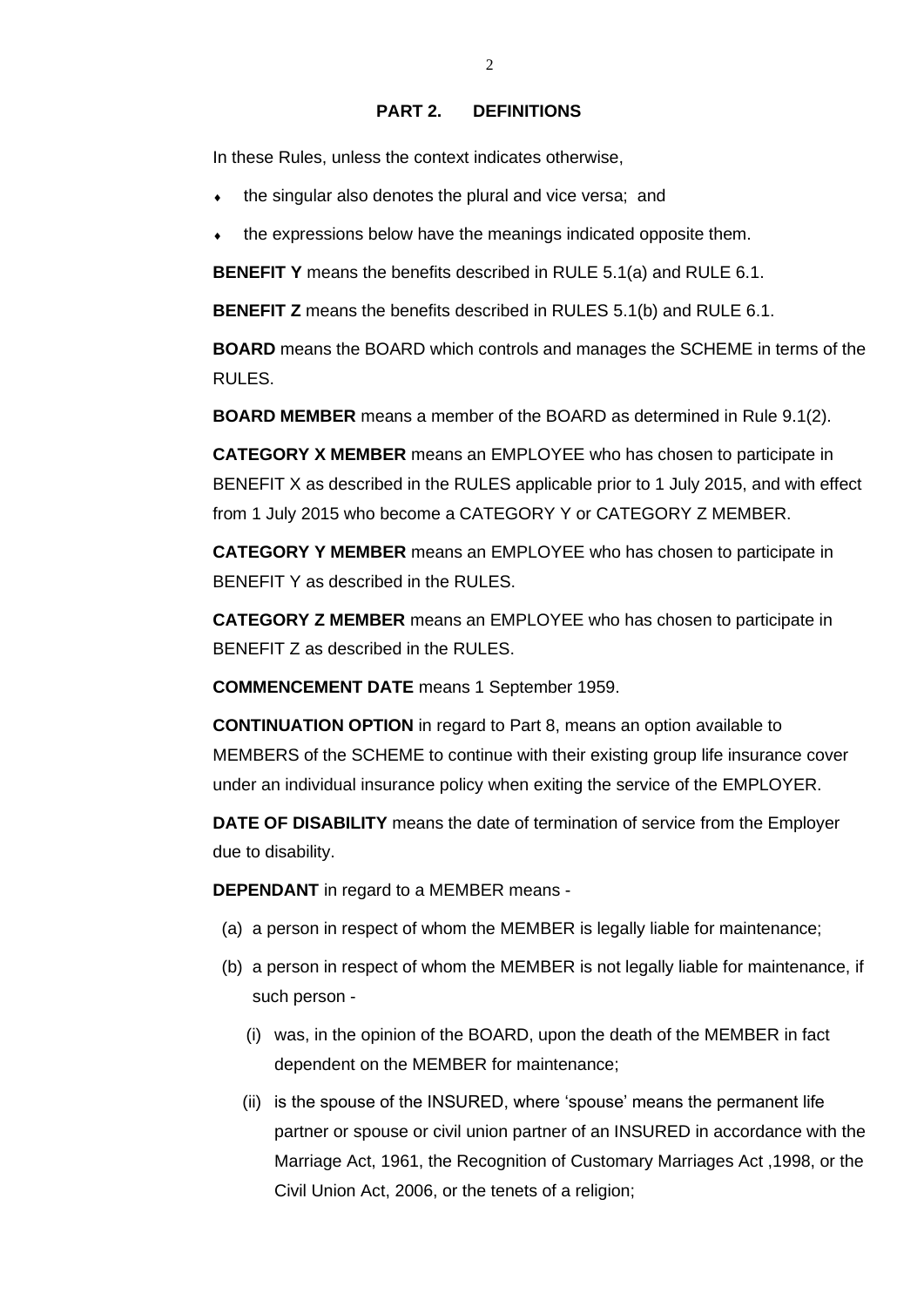- (iii) is a child of the MEMBER, including a posthumous child, an adopted child and a child born out of wedlock; or
- (c) a person in respect of whom the MEMBER would have become legally liable for maintenance, had the MEMBER not died.

**EMPLOYEE** means a person who -

- (a) is in the full-time service of the EMPLOYER;
- (b) qualifies for MEMBERSHIP of the relevant EMPLOYER'S retirement fund, if there is such a fund,

except a person who has already reached the NORMAL RETIREMENT DATE, provided that female EMPLOYEES work a five-eighth day on a permanent basis, for purposes of the SCHEME are regarded as EMPLOYEES.

**EMPLOYER** means the City of Tshwane Metropolitan Municipality.

**FAMILY RELATIVE** means a blood relative or a relative by marriage, provided that such a FAMILY RELATIVE is not a minor or a DEPENDANT in terms of the RULES.

**ILL-HEALTH** in regard to a MEMBER means, for purposes of the funeral aid benefits described in Part 7, a condition where the MEMBER - directly and exclusively as a result of a bodily injury or an illness - totally and permanently and continuously is prevented - even with further in-service training -

- from following the regular occupation which he/she practiced immediately before; and
- from following the occupations which he/she, in view of his/her training and experience, may reasonably be expected to follow,

and experiences loss of income.

**LABOUR RELATIONS ACT** means the Labour Relations Act, 1995, and the regulations made in terms of it, or any substituting statutory measures.

**LATE INTEREST** means the payment of interest in some instances where payment of a benefit is delayed, in accordance with the provisions of RULE 11.2.

**MEMBER** means any person who is -

- (a) a MEMBER of the SCHEME in terms of Part 3 of the RULES; and
- (b) a PENSIONER**.**

**MEMBERSHIP** has a corresponding meaning.

**NOMINEE** means a person who is appointed by the MEMBER in terms of the RULES to receive benefits at his/her death.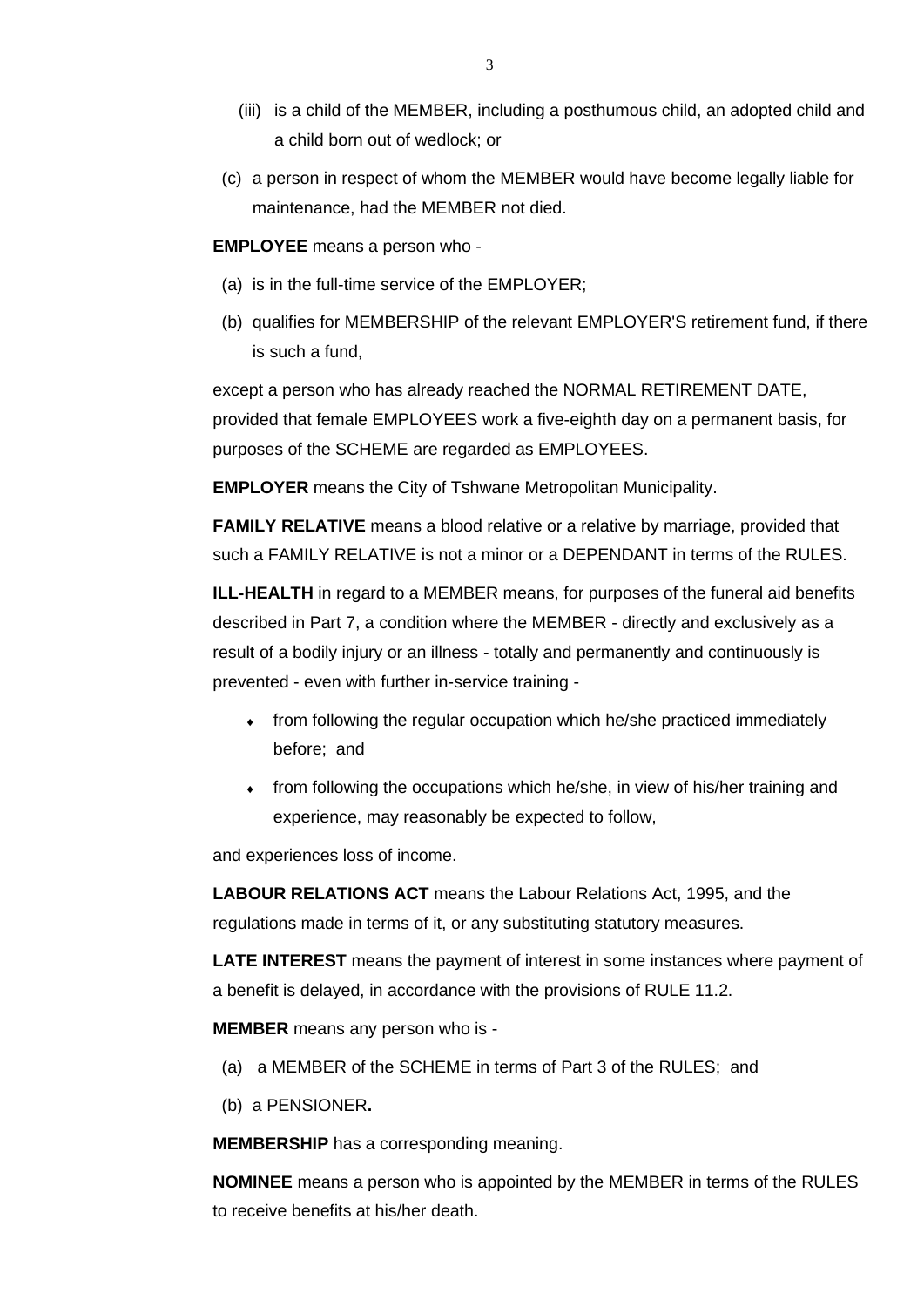**NORMAL RETIREMENT AGE** for purposes of the SCHEME means -

(a) the retirement age in terms of the Employers applicable conditions of service; or

(b) the maximum retirement age of 65 years.

**NORMAL RETIREMENT DATE** in regard to any MEMBER means the last day of the month in which he/she reaches the NORMAL RETIREMENT AGE.

**PENSIONER(S)** means a MEMBER who prior to 1 July 2015 has chosen to continue his/her MEMBERSHIP of the SCHEME after reaching his/her NORMAL RETIREMENT AGE and whose name appears in Annexure A to these RULES.

**REGISTERED INSURER** means an institution which is registered in terms of the Long-Term Insurance Act (Act, no. 52 of 1998), to do long term insurance business.

**REMUNERATION AMOUNT** in regard to any MEMBER and for the purpose of this SCHEME means:

- (a) the total amount of the basic remuneration the MEMBER receives from the EMPLOYER, or
- (b) for a MEMBER who is remunerated by the EMPLOYER at a "cost to company" basis, the total amount expressed as a fixed, agreed upon percentage of 70% of the "cost to company" remuneration the MEMBER receives from the EMPLOYER,

#### provided that –

If in terms of the EMPLOYER'S human resources policy, the benefits and premiums in terms of this Policy in regard to a MEMBER are based only on a certain percentage of the MEMBER'S salary,

- the applicable salary to be used must be advised to THE INSURER by the EMPLOYER and accepted by THE INSURER in writing for the purposes of the Policy; and
- THE INSURER must be informed of the applicable percentage as on the COMMENCEMENT DATE; and
- the percentage must apply to all EMPLOYEES who are insured in terms of this Policy per defined categories; and
- THE INSURER must be advised in writing if the applicable percentage has changed before the date that the change becomes applicable; and
- individual choices per MEMBER will not be allowed, unless agreed otherwise between the EMPLOYER and THE INSURER.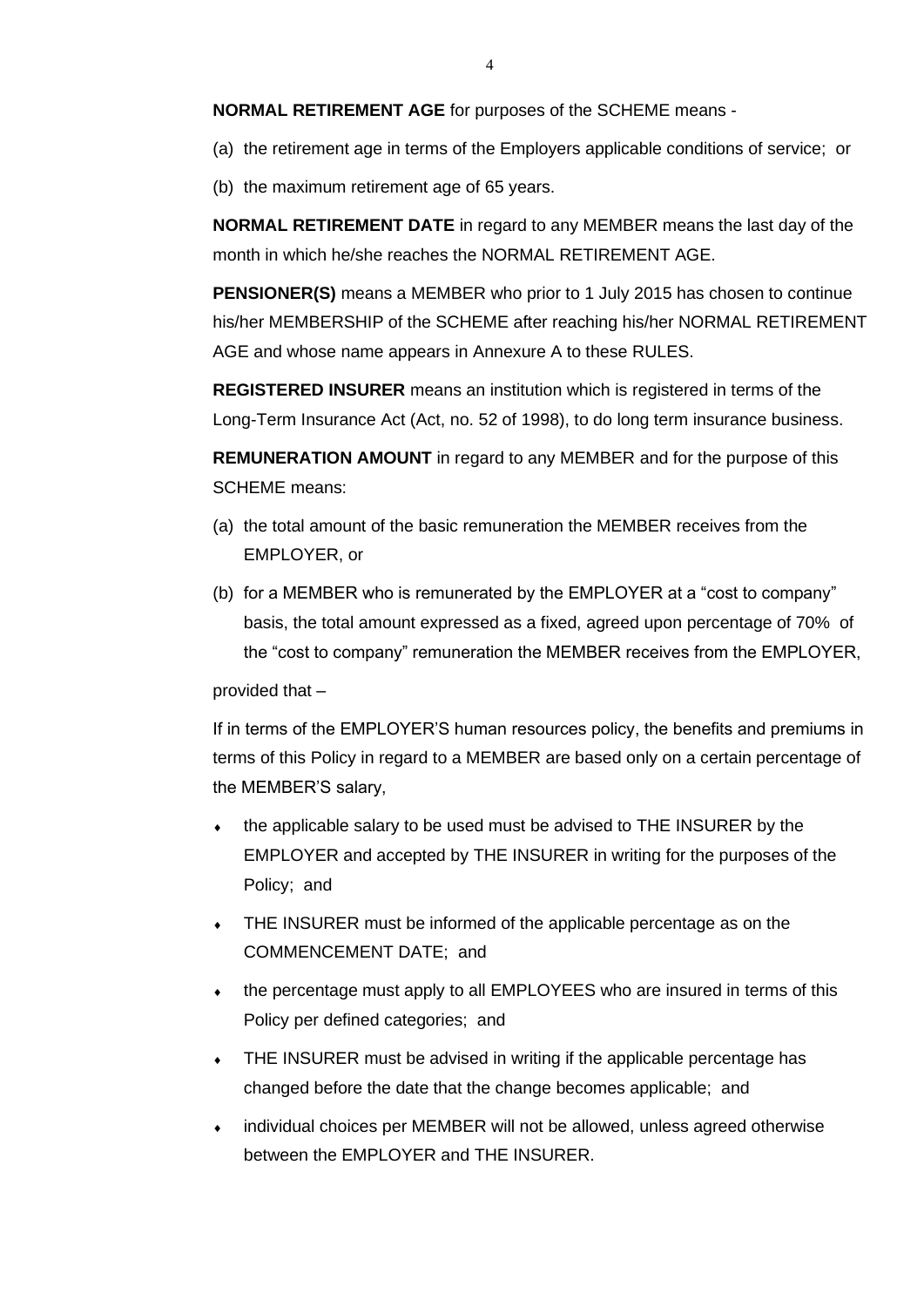**RESERVE ACCOUNT** means a portfolio of assets kept on behalf of the SCHEME that can be –

- (a) invested by the BOARD at any RSA authorized Financial Service Provider; or
- (b) used by the BOARD in the best interest of the MEMBERS as the only beneficiaries of the SCHEME, to
	- stabilize and/or fully or partially subsidize contributions;
	- fully or partially fund claims in respect of MEMBERS; and or
	- fund BOARD approved expenses whereby members directly or indirectly benefit from. These expenses include but are not limited to the following:
		- MEMBER communication,
		- the cost of tracing DEPENDANTS and/or NOMINEES,
		- the cost of BOARD MEMBER training.

**RULES** means the rules of the SCHEME contained herein, as amended from time to time.

**SCHEME** means THE TSHWANE GROUP LIFE SCHEME. Where applicable a reference to the SCHEME must be construed as a reference to the BOARD.

**SCHEME ANNIVERSARY** means the first day of March of each year.

**THE INSURER** in regard to a particular liability of the SCHEME means Sanlam Life Insurance Limited as THE INSURER underwriting that liability.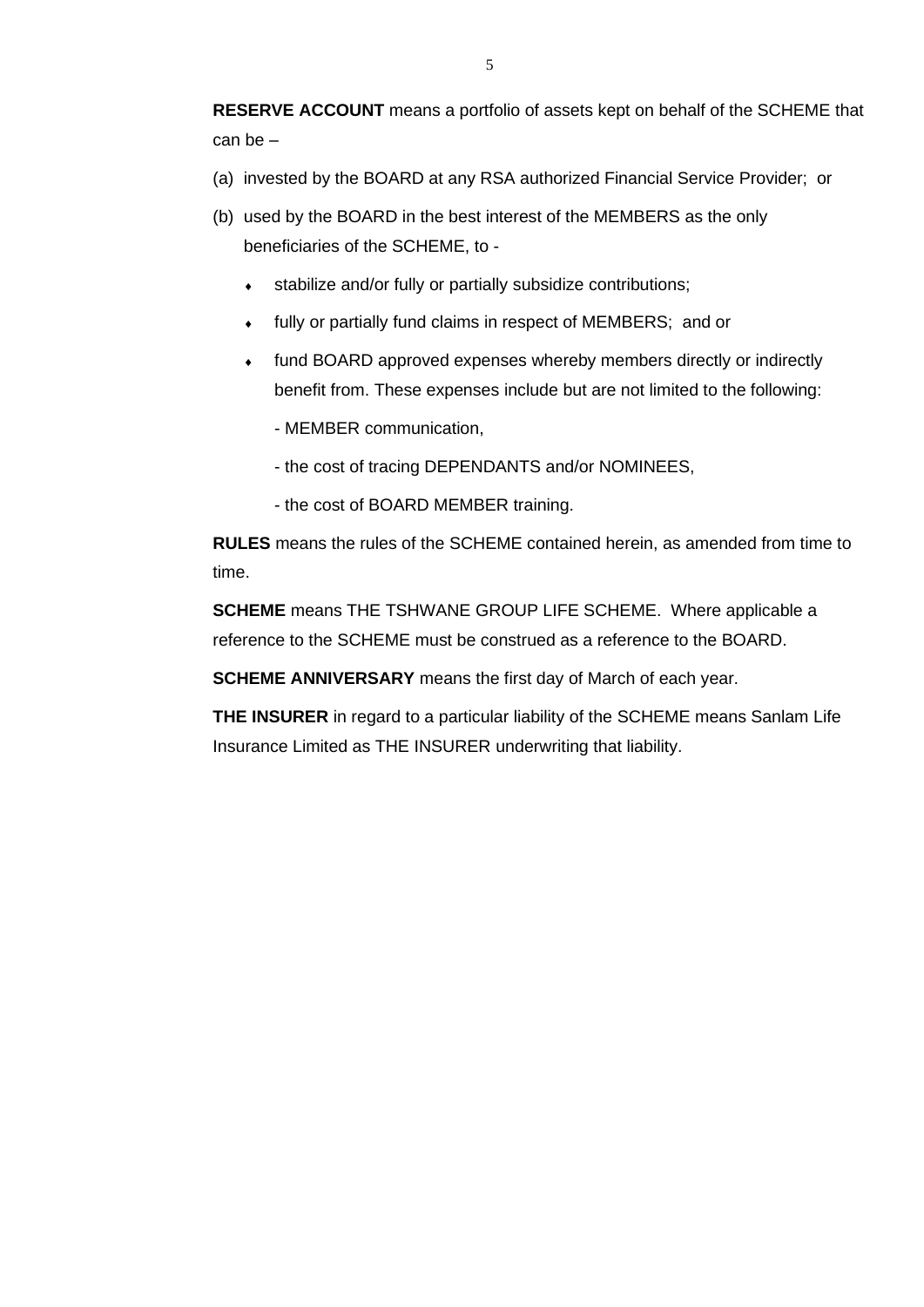#### **PART 3. MEMBERSHIP**

#### **3.1 Membership**

- 3.1(1) Every EMPLOYEE that is appointed by the EMPLOYER either by way of a fixed term contract or permanent employment and who contributes to the SCHEME qualifies for MEMBERSHIP of the SCHEME, provided that -
	- (a) he/she is on the permanent staff of the EMPLOYER; and
	- (b) he/she has already reached the age of 16 years; and
	- (c) he/she has not reached the age of 65 years.
- 3.1(2) All persons who were MEMBERS before 1 March 1999 remain MEMBERS subject to subsequent provisions of the RULES.
- 3.1(3) An EMPLOYEE who entered the service of the EMPLOYER before the COMMENCEMENT DATE or 1 March 1999 and has since then remained in the EMPLOYER'S service without interruption, automatically and without any specific application becomes a MEMBER of the SCHEME on the date on which he/she qualifies for MEMBERSHIP.
- 3.1(4) MEMBERSHIP of an EMPLOYEE, who becomes a MEMBER in accordance with the preceding sub-RULE, commences on the first day of the month following the date on which he/she qualifies for MEMBERSHIP, unless THE INSURER and the EMPLOYER agree otherwise in the case of a particular EMPLOYEE.
- 3.1(5) Every EMPLOYEE who enters the service of the EMPLOYER on or after 1 March 1999, automatically and without any specific application becomes a CATEGORY Y MEMBER of the SCHEME on the first of the month following the date on which he/she qualifies for MEMBERSHIP and has the option to, within two months of the latter date, also become a CATEGORY Z MEMBER. However, if a MEMBER dies or becomes disabled and he/she has at that stage not exercised the option to become a CATEGORY Z MEMBER, he/she will be regarded as a CATEGORY Y MEMBER only.

If such a MEMBER did not exercise the option to become a CATEGORY Z MEMBER he/she has the option to become such a MEMBER later on in terms of the conditions as described in RULE 5.1(c)(A), (B), (C) and (D).

3.1(6) The conditions of employment of the EMPLOYER shall contain a clause that an EMPLOYEE must become and remain a MEMBER of the SCHEME subject to the conditions as laid down by the SCHEME.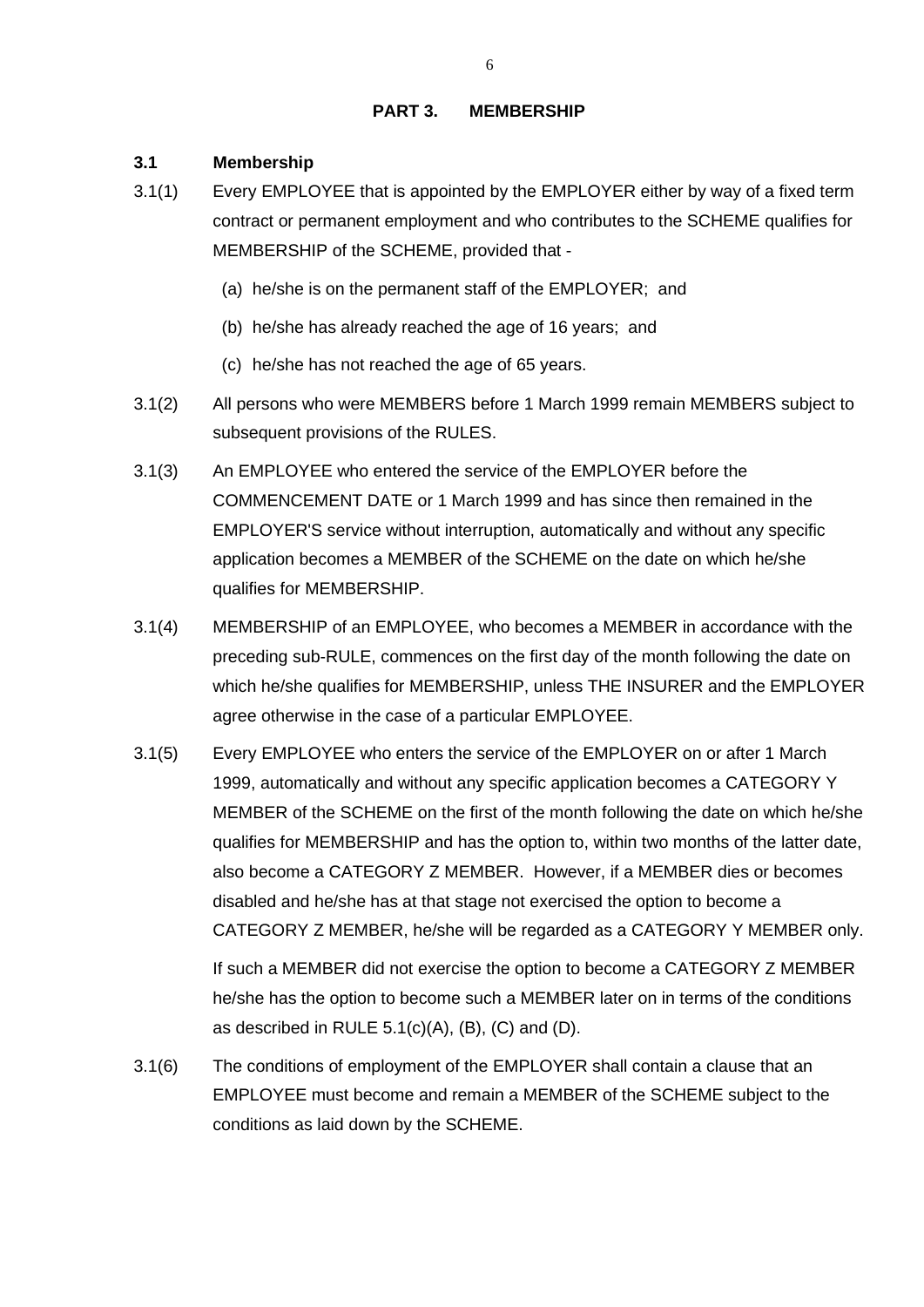- 3.1(7) Except if otherwise provided in any Part of the RULES relating to benefits set out in that Part, a MEMBER takes part in the benefits as from the date on which his/her MEMBERSHIP commences.
- 3.1(8) An EMPLOYEE who was a MEMBER of the SCHEME as well as employees who were not MEMBERS of the SCHEME on 28 February 1999 has the choice to either participate in BENEFIT X or alternatively participate in BENEFIT Y and BENEFIT Z, on the understanding that –
	- (a) an EMPLOYEE who was a MEMBER on 28 February 1999 and who did not exercise his/her choice before or on 31 May 1999 participates in Benefit X;
	- (b) an EMPLOYEE who was not a MEMBER of the SCHEME on 28 February 1999 and who did not exercise his/her choice before or on 31 May 1999 becomes a Benefit Y Member as from 1 June 1999. In terms of the conditions as described in Rule 5.1(c) such a Member has the option to later also become A CATEGORY Z MEMBER.
	- (c) an EMPLOYEE who is a CATEGORY X MEMBER on 1 July 2012 has the option to become a CATEGORY Y MEMBER. (In terms of the conditions as described in RULE 5.1(c) such a MEMBER has the option to later also become a CATEGORY Z MEMBER
- 3.1(9) Any option exercised is irrevocable except the option in RULE 5.1(c)(A), (B), (C) and (D) and those options in RULES  $3.1(5)$  and  $3.1(8)$  referring to RULE  $5.1(c)((A), (B), (C)$ and (D).
- 3.1(10) As from 1 June 1999 nobody shall be allowed to start participating in BENEFIT X.
- 3.1(11) On 1 July 2015, all CATEGORY X MEMBERS become a CATEGORY Y or a CATEGORY Z MEMBER.
- 3.1(12) As from 1 July 2015, no MEMBER shall be allowed to become a PENSIONER.

# **3.2 Termination**

- 3.2(1) A MEMBER'S MEMBERSHIP may not be terminated as long as he/she remains an EMPLOYEE.
- 3.2(2) A MEMBER'S MEMBERSHIP terminates
	- (a) at the MEMBER'S death; or
	- (b) as soon as the MEMBER, after he/she has ceased to be an EMPLOYEE, ceases to be entitled to a benefit in terms of the RULES; or
	- (c) at the dissolution of the SCHEME,

whichever event occurs first.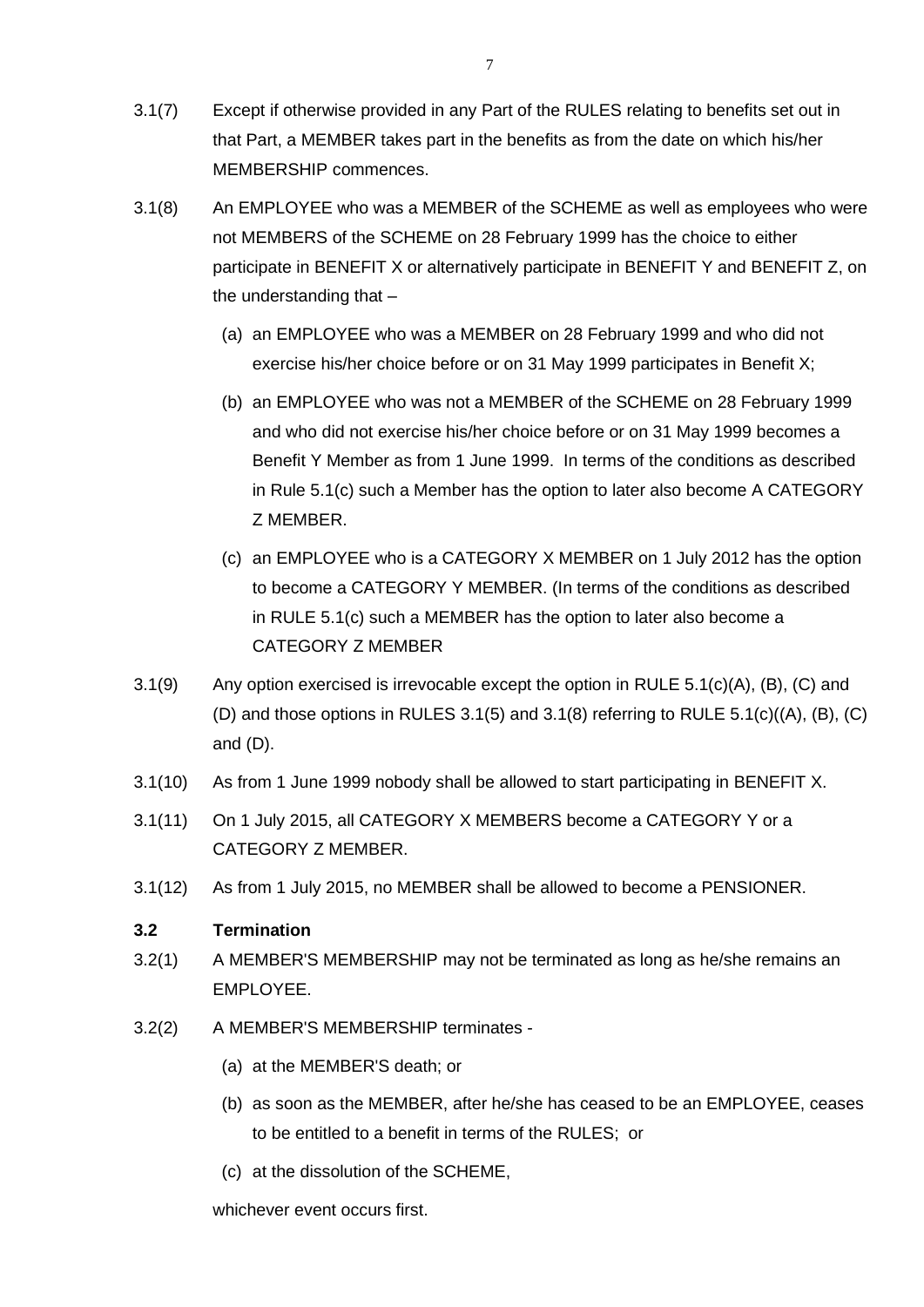#### **PART 4. CONTRIBUTIONS**

- 4.1(1) Unless otherwise stipulated in the Rules, a monthly contribution, as laid down by THE INSURER from time to time, plus an additional administration fee agreed to with the SCHEME, must be paid to the SCHEME by the EMPLOYER in regard to every MEMBER, on account of his/her MEMBERSHIP.
- 4.1(2) On 1 July 2015, a once-off contribution regarding a PENSIONER is paid by the SCHEME on behalf of a PENSIONER out of the RESERVE ACCOUNT and no further contributions in regard to a PENSIONER is payable to THE INSURER.
- 4.1(3) The monthly contribution regarding a MEMBER must be paid by the MEMBER and the EMPLOYER in the proportion the SCHEME and the EMPLOYER, having regard to statutory requirements, agree on from time to time.
- 4.1(4) The contribution payable for a particular month by a MEMBER who is an EMPLOYEE must be deducted by the EMPLOYER from the MEMBER'S REMUNERATION and paid to the SCHEME at the end of that month.
- 4.1(5) The proportionate/full contribution by the EMPLOYER in respect of the benefits described in Rules 5.1 for a particular month must also be paid to the SCHEME at the end of that month.
- 4.1(6) If a MEMBER becomes entitled to a benefit or an increase in a benefit, a contribution must be paid for the month concerned as if the MEMBER were entitled to the benefit or increase, as the case may be, for the whole month.
- 4.1(7) If a MEMBER is no longer entitled to a benefit or if a benefit to which a MEMBER is entitled decreases, a contribution must be paid for the month concerned as if the MEMBER is entitled to the benefit or the benefit before its decrease, as the case may be, for the whole month.
- 4.1(8) The SCHEME may agree with the EMPLOYER and THE INSURER on a manner of determination and payment of contributions that differs from that set out in the preceding sub-RULES.

#### **4.2 Days of grace and payment to THE INSURER**

- 4.2(1) The contributions to the SCHEME must be paid by the EMPLOYER directly to THE INSURER within fifteen days of the end of the month in respect of which the contributions are payable.
- 4.2(2) If the BOARD of the SCHEME assigns an intermediary between the SCHEME and THE INSURER to receive and transfer the contributions on behalf of the SCHEME, the BOARD must cause the intermediary to pay the contributions received by him in this way to THE INSURER in accordance with the preceding sub-RULE.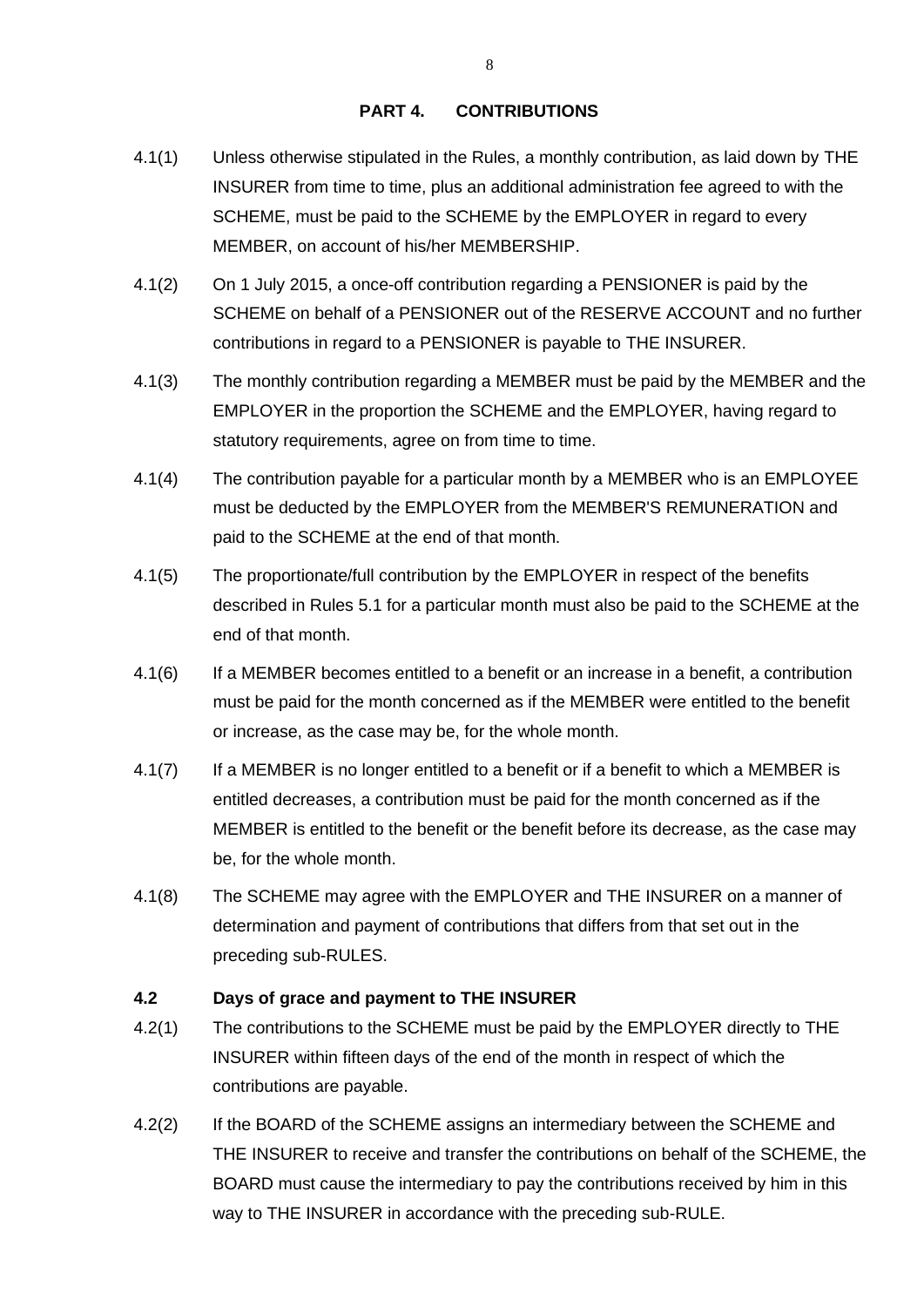#### **PART 5. DEATH BENEFITS**

#### **5.1 Death before or on the NORMAL RETIREMENT DATE while an EMPLOYEE**

- (a) If a CATEGORY Y MEMBER dies before or on the NORMAL RETIREMENT DATE while he/she is an EMPLOYEE, an amount equal to once the MEMBER's annual REMUNERATION, is paid to his/her DEPENDANTS and/or NOMINEES.
- (b) If a CATEGORY Z MEMBER dies before or on the NORMAL RETIREMENT DATE while he/she is an EMPLOYEE, one of the following amounts (over and above BENEFIT Y), according to the choice which the MEMBER exercised, is paid to his/her DEPENDANTS and/or NOMINEES:
	- three times the MEMBER's annual REMUNERATION; or
	- twice the MEMBER's annual REMUNERATION; or
	- once the MEMBER's annual REMUNERATION.
- (c) A MEMBER who has not yet reached the age of 50 years may increase the benefit described in this Rule 5.1(b) in the following circumstances:
	- (A) in the event of his/her marriage;
	- (B) the birth or adoption of a child for a MEMBER;
	- (C) the promotion of the MEMBER to a higher position by the EMPLOYER;

(D) if the MEMBER submits satisfactory proof of good health to the satisfaction of THE INSURER.

or

decrease the benefit in this Rule 5.1(b) at any given point in time, provided that this option has to be done in writing to the SCHEME and THE INSURER must be advised thereof in writing.

(d) A MEMBER who has reached the age of 50 years at the date the insurance described in this Part commences with regard to him/her, he/she has a once-off option on that date to increase the benefit described in Rule 5.1(b) provided that the MEMBER submits satisfactory proof of good health to the satisfaction of THE INSURER for the increase;

or

he/she may decrease the benefit in this Rule 5.1(b) at any given point in time, provided that this option has to be done in writing to the SCHEME and THE INSURER must be advised thereof in writing.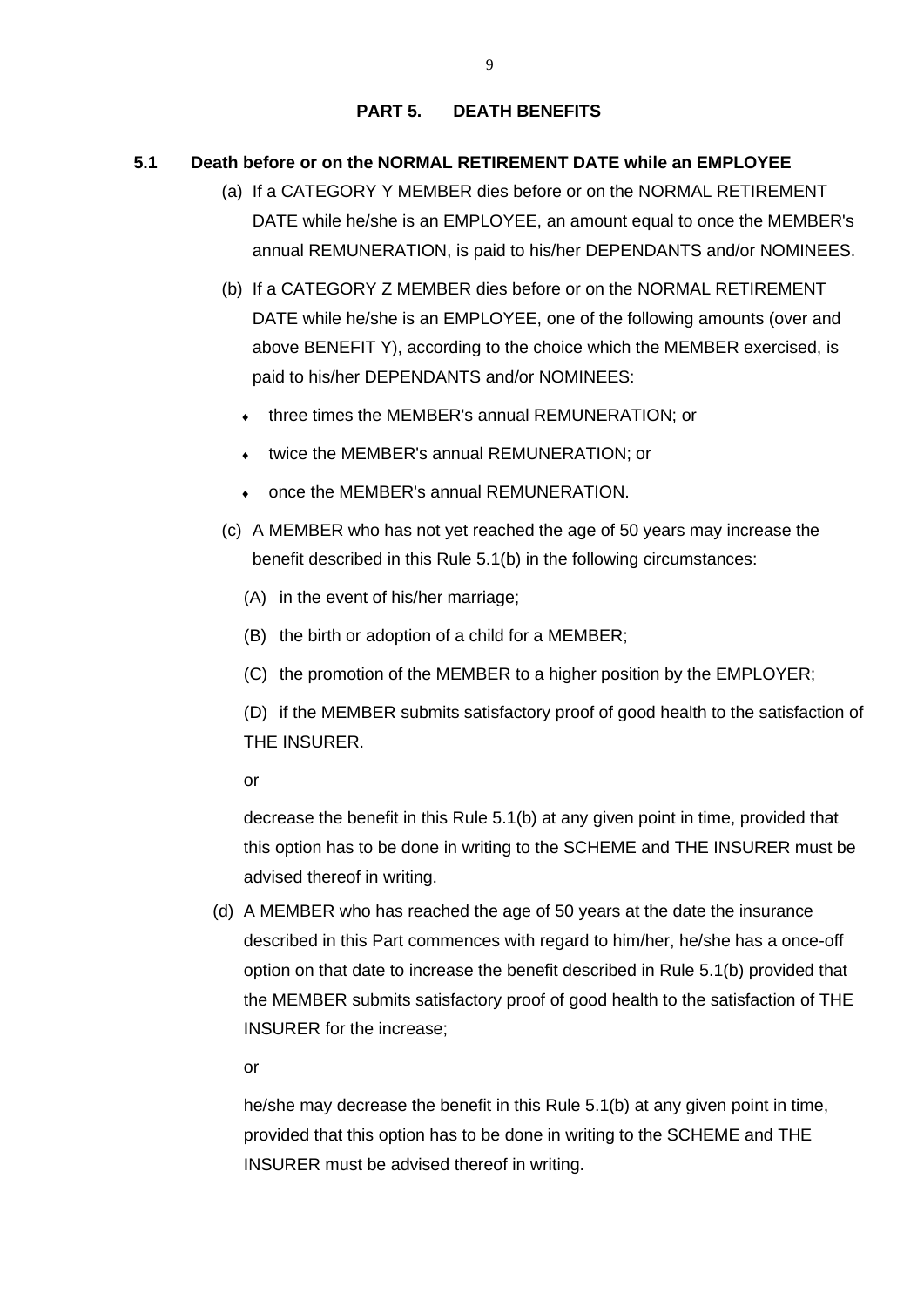## **5.2 Death benefit in regard to a PENSIONER**

- 5.2(1) A PENSIONER is entitled to a death benefit as reflected on Annexure A as agreed by the SCHEME and THE INSURER until his/her death.
- 5.2(2) The death benefit is paid to his/her DEPENDANTS and/or NOMINEES.

#### **5.3 Limitations and other conditions regarding the death benefits**

The death benefit in terms of this Part is subject to the same limitations and conditions as those which are applicable to the death insurance which the SCHEME has effected with THE INSURER in regard to the benefit.

The insurance is inter alia subject to stipulations regarding the following:

- limitation of the benefit or payment of additional premiums, payable by the MEMBER, if the MEMBER does not submit satisfactory proof of good health;
- the maximum period (6 months) in the case of a PENSIONER and (12 months) in the case of a CATEGORY Y and Z MEMBER within which notification of a claim must be given to THE INSURER;
- postponement of the commencement of the insurance or an increase in the insurance if the MEMBER at the commencement thereof is absent from his/her EMPLOYER'S service as a result of illness or injury;
- the deduction of disability benefits which comprise accelerated payment of death benefits and which were paid by THE INSURER in respect of the MEMBER;
- exclusions with regard to war and terrorism;
- **Territorial Limitations;**
- Interest on payment of the death benefit.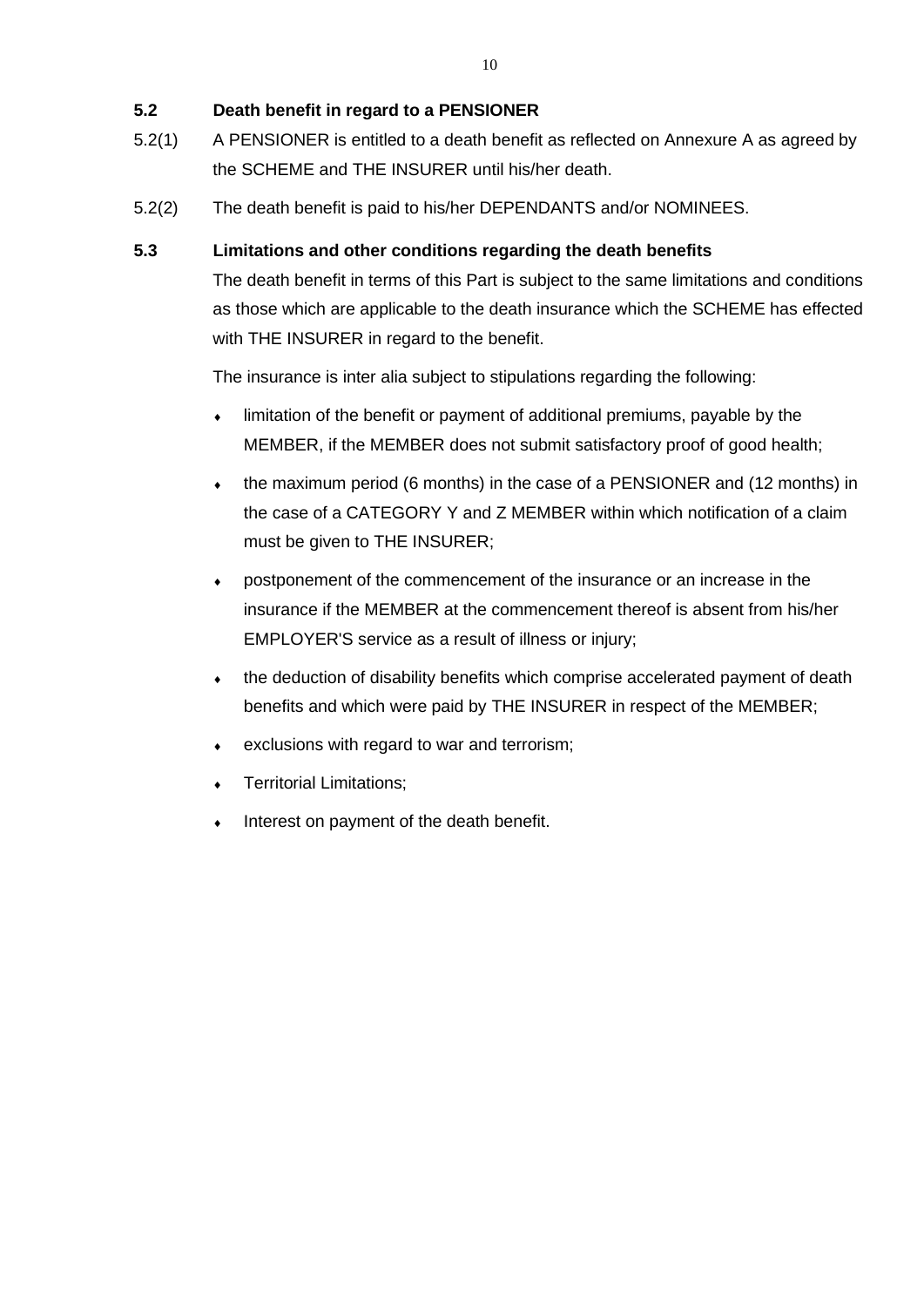# **PART 6. ACCELERATED PAYMENT OF DEATH BENEFITS AT DISABILITY**

#### **6.1 Benefit**

If a MEMBER who is an EMPLOYEE, becomes TOTALLY AND PERMANENTLY DISABLED after the latest date on which the insurance described in this Part becomes applicable to him/her, but before the BENEFIT CESSATION DATE, , the following disability benefit is paid to him/her.

- (a) In the case of a MEMBER whose disability is in no way caused by a mental disorder, the DISABILITY SUM ASSURED is paid in a lump sum.
- (b) In the case of a Member whose disability is caused to some degree by a mental disorder, the Disability Sum Assured is paid in monthly instalments. Each monthly instalment is equal to 1,667% of the DISABILITY SUM ASSURED.

No benefit is payable in respect of disability which has commenced before the latest date on which the MEMBER starts participating in the benefit in terms of this Part.

When the MEMBER dies within a period as specified in Rule 6.3, the difference, if any, between the DEATH SUM ASSURED and the amounts paid to the MEMBER in terms of this Part, is paid to the MEMBER'S DEPENDANTS and/or NOMINEES.

#### **6.2 Definitions**

In this Part -

**BENEFIT CESSATION DATE** in regard to a MEMBER means the day on which he/she reaches the age of 65 years.

**DEATH SUM ASSURED** in regard to a CATEGORY Y MEMBER means an amount equal to the benefit in terms of RULE 5.1(a) and with regard to a CATEGORY Z MEMBER means an amount equal to one half of the benefit in terms of RULE 5.1(b) that would have been paid in terms of the RULES in the event of his/her death while an EMPLOYEE and immediately before the commencement of his/her disability.

**DISABILITY SUM ASSURED** in regard to a MEMBER means his/her DEATH SUM ASSURED, but not more than the maximum as defined in the policy of the SCHEME. If the benefit described in this Part in respect of a MEMBER becomes payable in a lump sum within the 60 months before the BENEFIT CESSATION DATE, the

**DISABILITY SUM ASSURED** is equal to the amount as described, multiplied by t/60, where t represents the period, expressed in months, until the BENEFIT CESSATION DATE; a part of a month is counted as a full month.

**TOTAL AND PERMANENT DISABILITY** means a condition where the MEMBER directly and exclusively as a result of a bodily injury or an illness -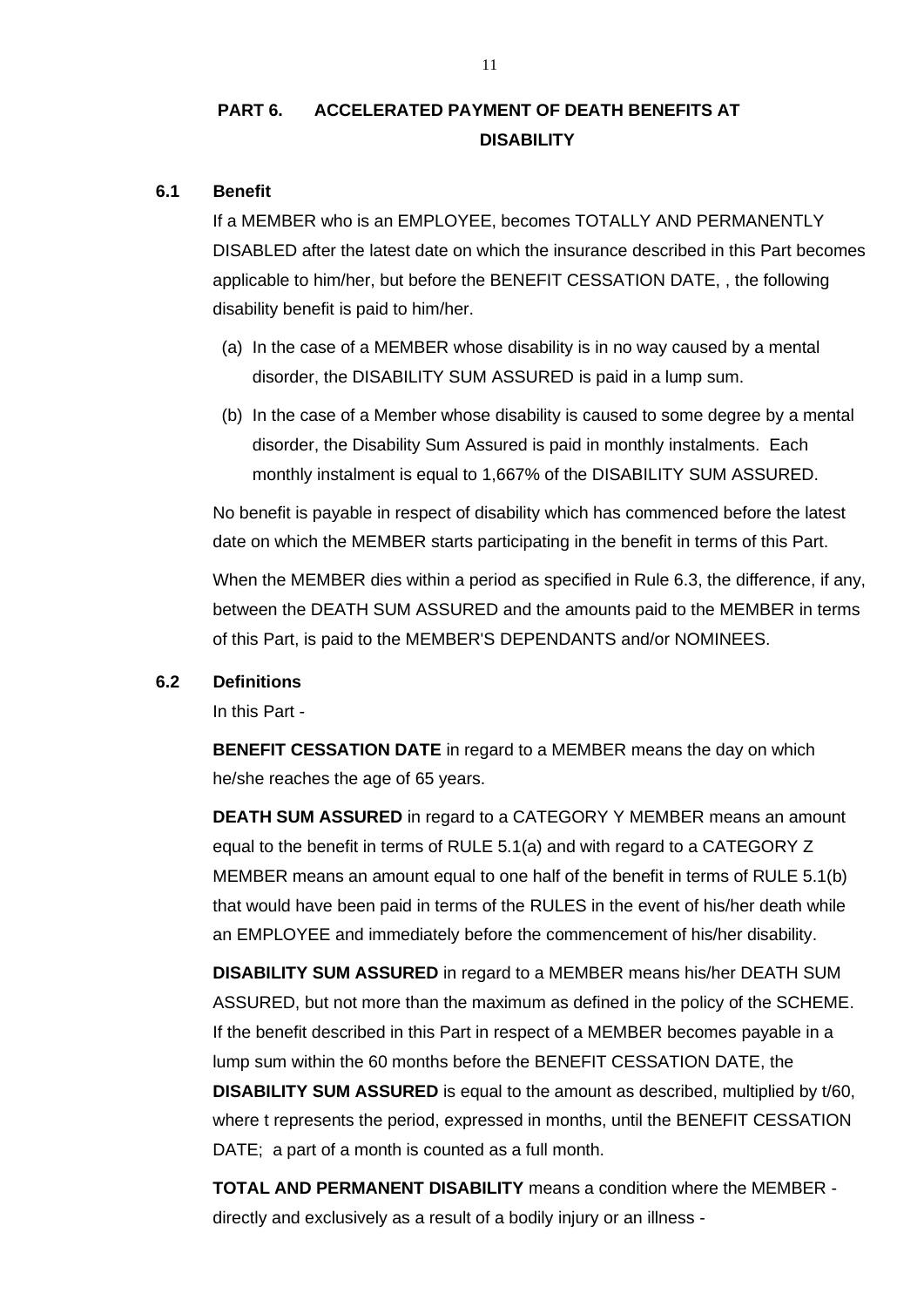- (a) totally and permanently and continuously is prevented even with further inservice training
	- from following the regular occupation which he/she practised immediately before; and
	- from following the occupations which he/she, in view of his/her training and experience, may reasonably be expected to follow,

and experiences loss of income;

or

(b) totally and permanently and continuously cannot use both eyes, or both hands, or both feet, or one hand and one foot,

# provided that the condition

- is not attributable to the MEMBER's having negligently or wilfully exposed himself/herself to danger, except in the interests of the law or to protect his/her or another's life or property; and
- is not attributable to intentional self-inflicted injury; and
- cannot be substantially removed by surgery or any other medical treatment which, taking into account the risk and the prospect of success of that treatment, can reasonably be expected of the MEMBER to undergo,

# and **TOTALLY AND PERMANENTLY DISABLED** has a corresponding meaning.

# **6.3 Termination of service**

- 6.3(1) If a MEMBER'S service with the EMPLOYER is terminated and he/she is disabled, as is required for this benefit, on the date of termination of service, his/her MEMBERSHIP is continued as if he/she continues to be an EMPLOYEE and as if the EMPLOYER consented to his/her absence from work. His/Her MEMBERSHIP is, however, continued thus only until the earlier of-
	- $\bullet$  the expiry of two years;
	- the date on which a benefit becomes payable in terms of this Part; or
	- a claim for the benefit is declined.
- 6.3(2) Notwithstanding anything to the contrary in the RULES, the MEMBERSHIP of a MEMBER who remains in service of the EMPLOYER after he/she has received a disability benefit in terms of this Part 6 as the result of the loss of the use of both eyes, both hands or both feet or one hand and one foot, will continue and for purposes of the RULES he/she will still be regarded as an EMPLOYEE.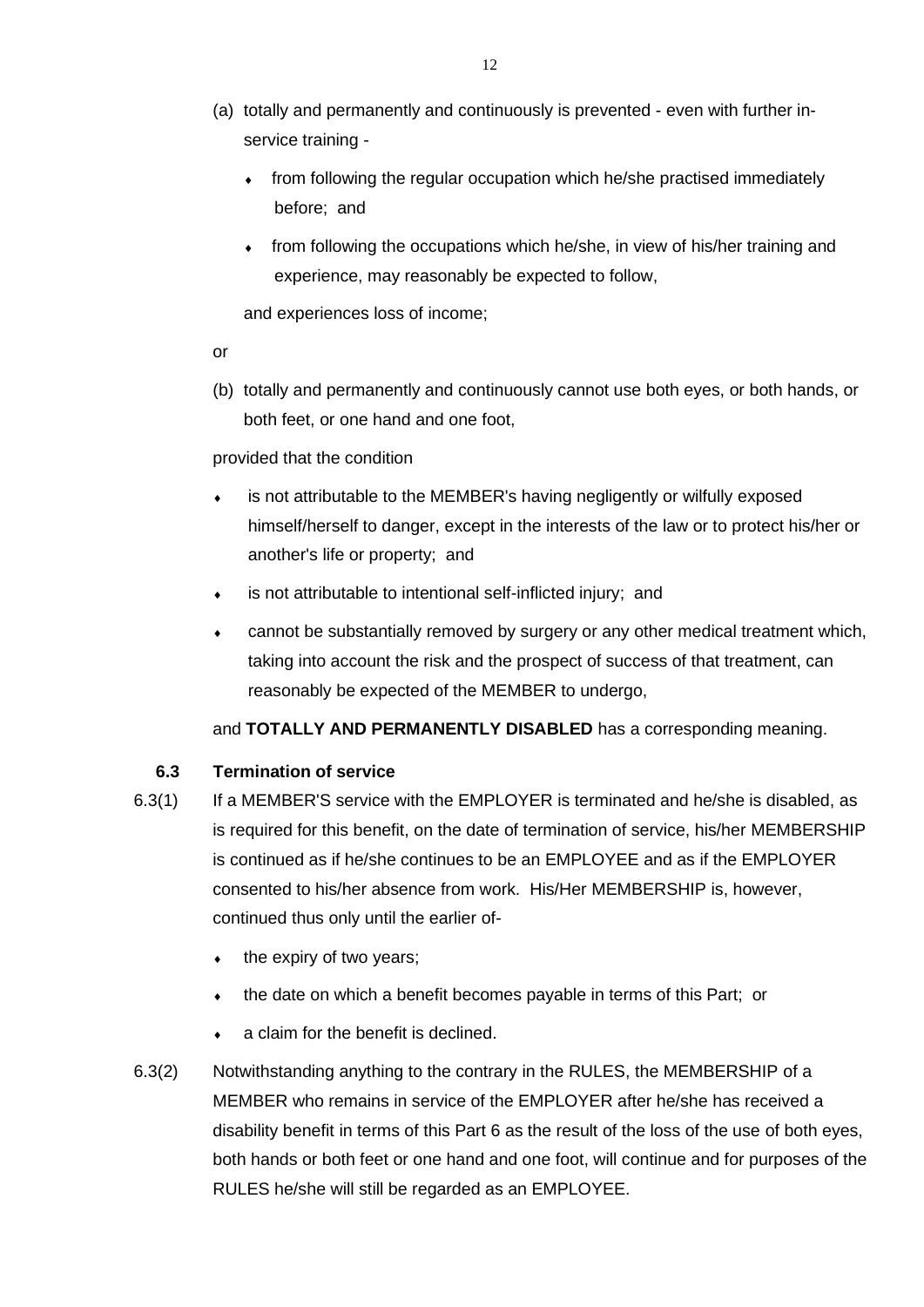#### **6.4 Limitations and other conditions regarding the disability benefits**

The disability benefit is subject to the same limitations, exclusions and conditions as those which are applicable to the disability insurance which the SCHEME has effected with THE INSURER in regard to the benefit. Further, the disability benefit, together with other income and benefits as determined by THE INSURER, is limited to the extent required by THE INSURER.

The insurance is inter alia subject to stipulations regarding the following:

- the submission of proof by or in respect of the MEMBER that the disability
	- is not attributable to negligent or willful exposure to danger; and
	- cannot substantially be removed by surgery or any other medical treatment which he/she can reasonably be expected to undergo:
- limitation of the benefit or payment of additional premiums if the MEMBER does not submit satisfactory proof of good health;
- $\bullet$  the maximum period (12 months) within which notification of a claim must be given to THE INSURER;
- the period of duration of the disability before the benefit becomes payable;
- payment of the cost of proof of disability by the MEMBER or THE INSURER;
- exclusions with regard to war and terrorism;
- postponement of the commencement of the insurance or an increase in the insurance if the MEMBER at the commencement thereof is absent from his/her EMPLOYER'S service as a result of illness or injury;
- exclusion of claims for the benefit or an increase in the benefit where the benefit originates from existing or recent injuries or diseases;
- deduction of benefits which have been paid for previous periods of disability;
- suspension of further payments if THE INSURER is not satisfied with the duration of the disability.
- Territorial limitations.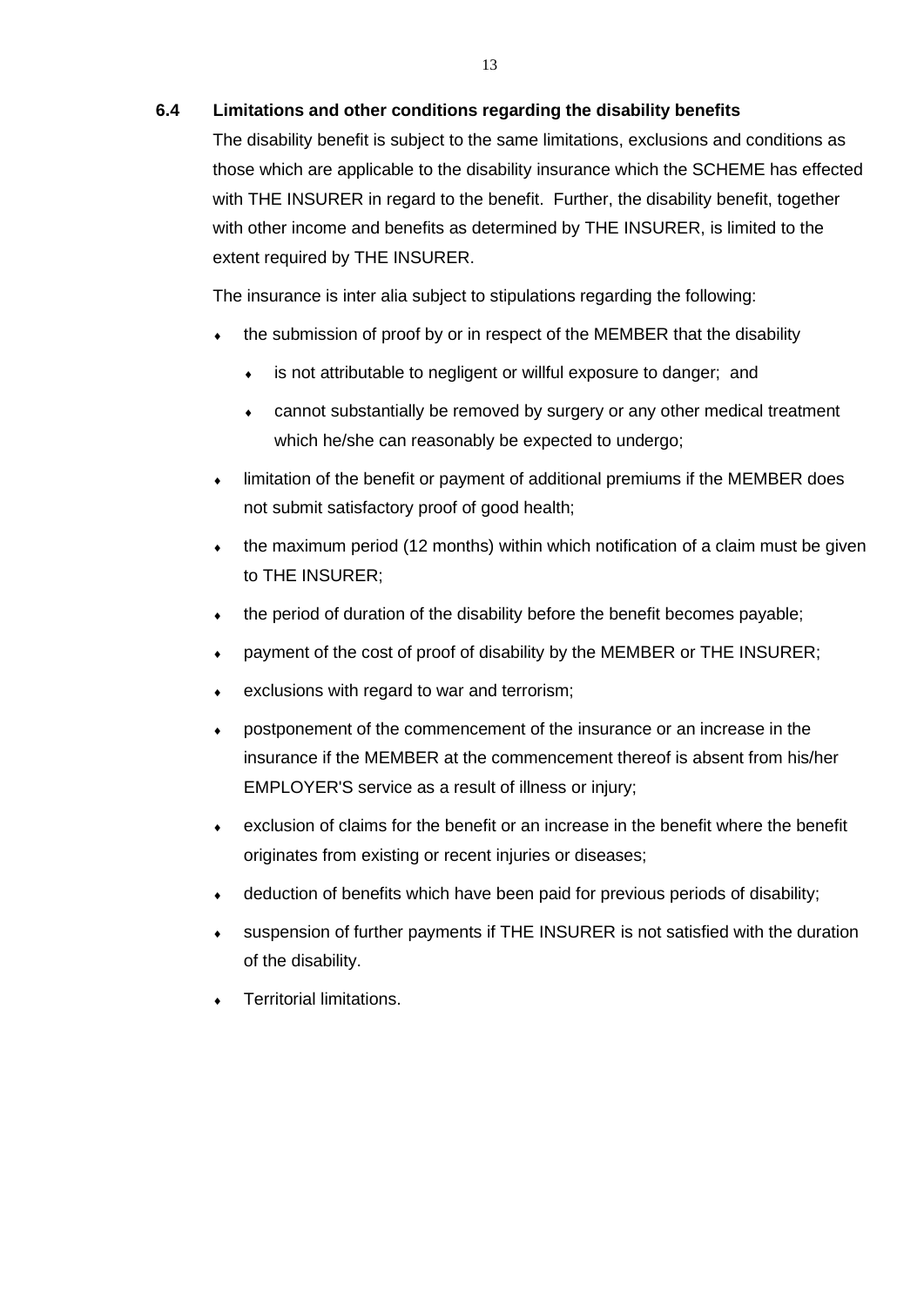## **PART 7. FUNERAL AID BENEFITS**

# **7.1 Benefit**

- 7.1(1) If a MEMBER dies before or on the NORMAL RETIREMENT DATE while he/she is an EMPLOYEE, an amount as determined and agreed upon by the BOARD and the INSURER from time to time is paid.
- 7.1(2) For purposes of the payment of benefits in terms of sub-Rule (1) above a MEMBER whose service is terminated owing to ILL-HEALTH, is still regarded as an EMPLOYEE until he/she reaches the NORMAL RETIREMENT AGE if the EMPLOYER has informed the INSURER in writing of such termination of service and proof of such ILL-HEALTH has been submitted to the INSURER's satisfaction.

# **7.2 Cessation of contributions**

- 7.2(1) No further contributions for the benefit in terms of this Part are payable to the INSURER from the date on which the MEMBER is TOTALLY AND PERMANTLY DISABLED.
- 7.2(2) The benefits which a MEMBER remain entitled to in terms of this Part after the cessation of contributions, cease
	- (a) at the MEMBER 's death; or
	- (b) as soon as the benefits in terms of this Part is cancelled with regard to the group of MEMBERS of whom he/she was a MEMBER; or
	- (c) at the dissolution of the SCHEME,

whichever event occurs first.

# **7.3 Waiver of premiums**

Premiums payable to SANLAM for the benefits in terms of this Schedule in respect of a MEMBER are waived from the date -

- (a) of the MEMBER's death;
- (b) on which the MEMBER's service with the EMPLOYER is terminated owing to ILL-HEALTH,

whichever event occurs first.

# **7.4 Limitations and other conditions regarding the benefits**

The funeral aid benefit is subject to the same limitations and conditions as those which are applicable to the funeral aid insurance which the SCHEME has effected with THE INSURER in regard to the benefit.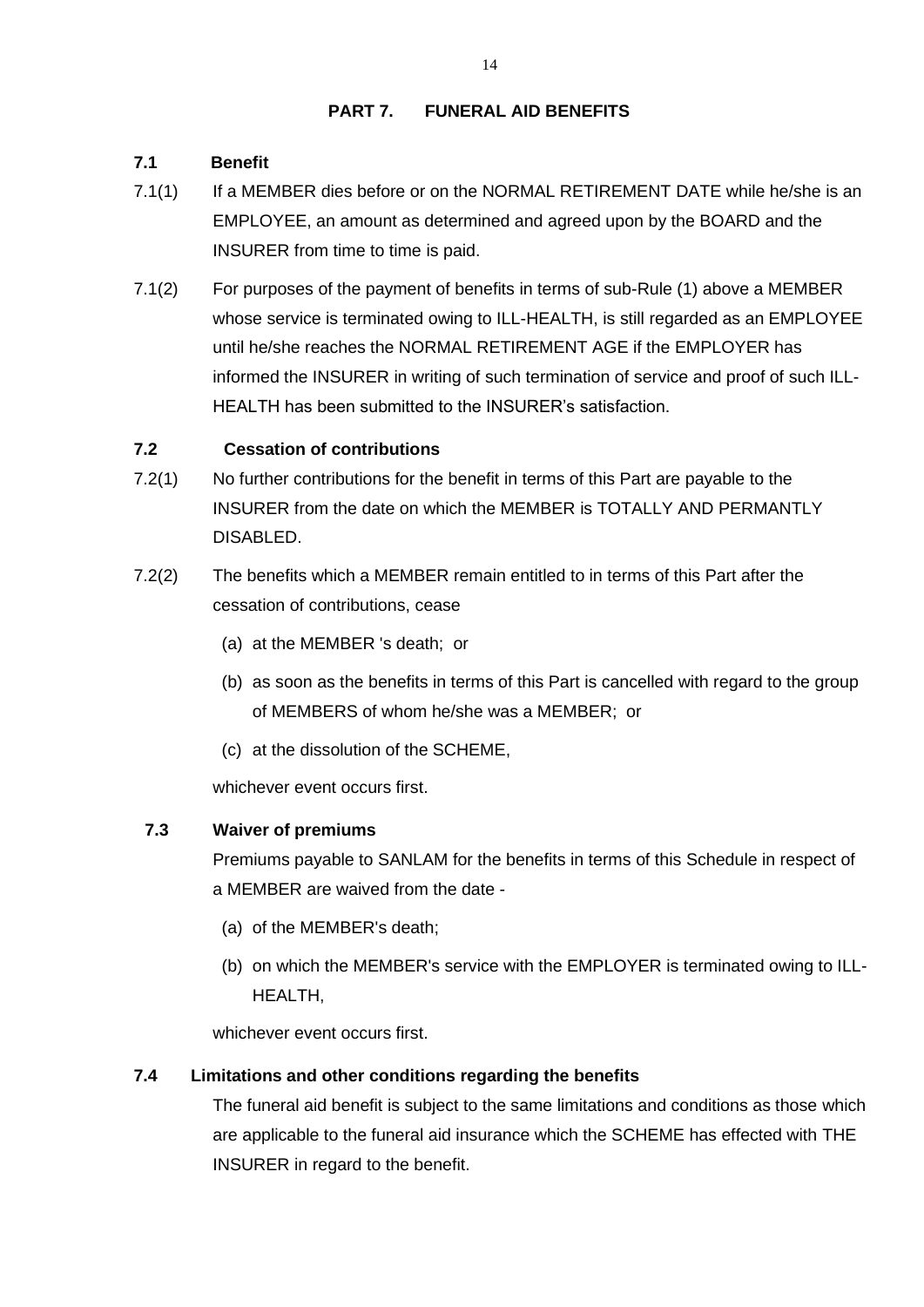The insurance is inter alia subject to stipulations in terms of the Policy issued to the SCHEME regarding the following:

- the maximum period (6 months) in the case of a PENSIONER and (12 months) in the case of a CATEGORY Y and Z MEMBER after the death of the MEMBER within which notification of a claim must be given to THE INSURER;
- exclusions with regard to war and terrorism where death was a direct or indirect consequence of active participation.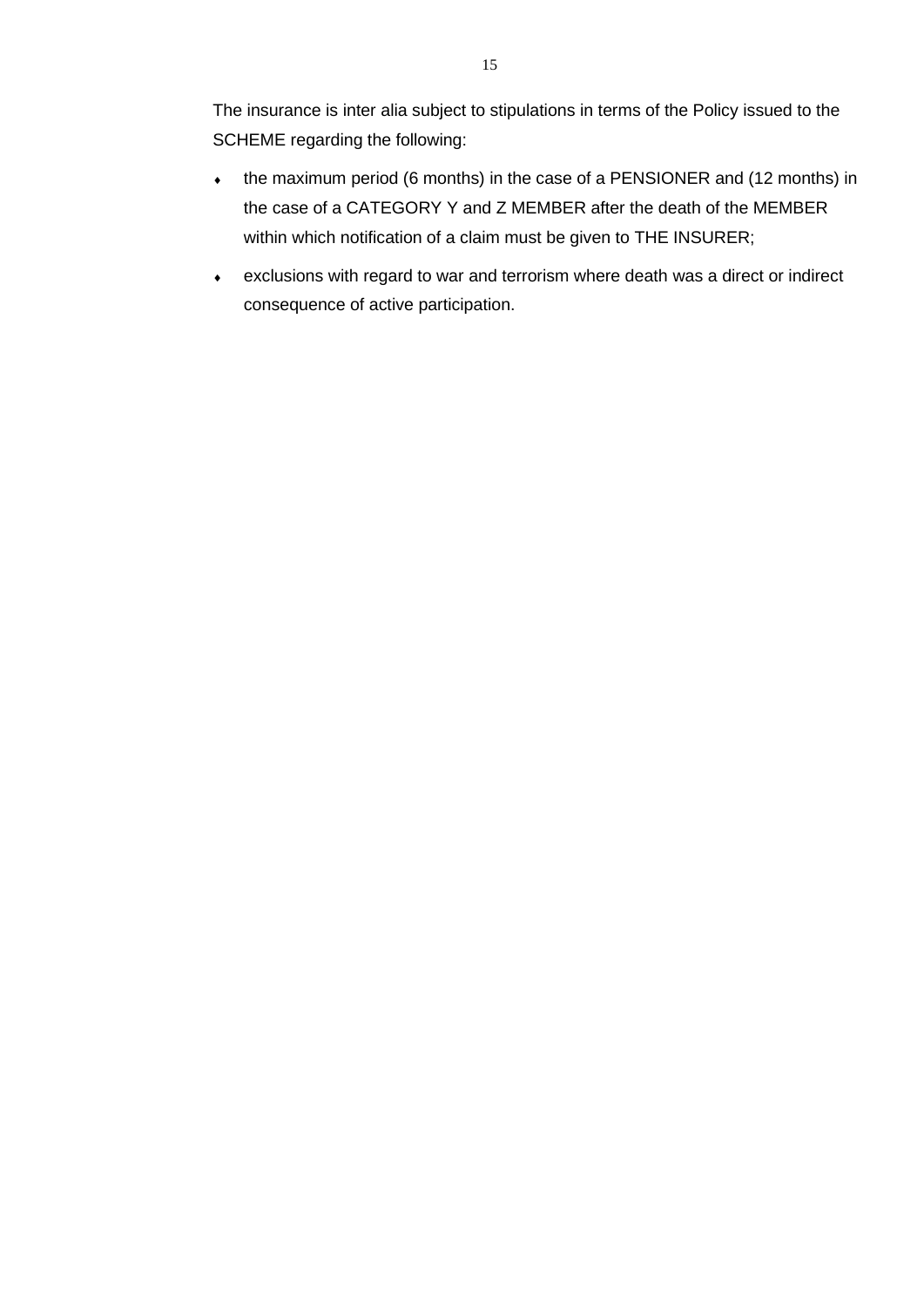#### **PART 8. OPTION TO EFFECT INDIVIDUAL INSURANCE**

- 8.1(1) A MEMBER who ceases to be a MEMBER, or his/her DEPENDANT, may effect individual life insurance on the MEMBER'S life with THE INSURER insuring the death benefit in RULE 5.1, the funeral aid benefit in RULE 7.1, or individual disability insurance on the MEMBER'S life with THE INSURER insuring the MEMBER'S disability insurance in RULE 6.1.
- 8.1(2) The proposal for the individual insurance must be submitted to an office of THE INSURER within sixty days of ceasing to be an EMPLOYEE.
- 8.1(3) A MEMBER who is an EMPLOYEE, may at any time between his/her child's fourteenth and fifteenth birthday effect individual life insurance on that child's life with THE INSURER in terms of the death benefit in RULE 5.1.
- 8.1(4) These options are subject to the conditions in the policy regarding the insurance of the death benefit in RULE 5.1, the disability benefit in RULE 6.1 and the funeral aid benefit in RULE 7.1.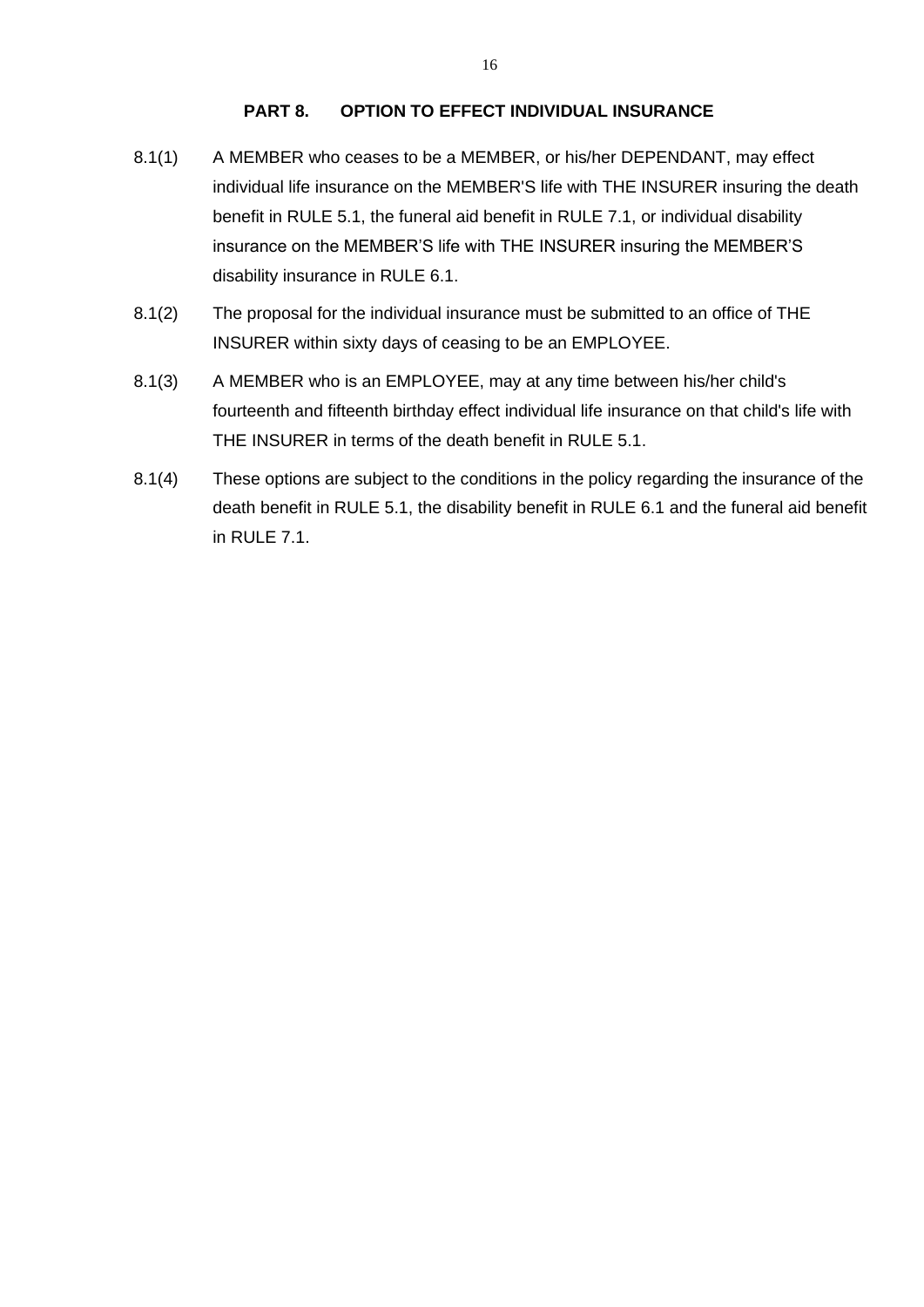#### **PART 9. ABSENCE FROM SERVICE**

# **9.1 Absence with the EMPLOYER'S consent**

If a MEMBER is absent from the service of the EMPLOYER with the EMPLOYER'S consent the MEMBER'S MEMBERSHIP continues subject to the following:

- (a) During the period of absence the MEMBER'S REMUNERATION is deemed to be equal to the REMUNERATION he/she received immediately before the commencement of absence.
- (b) The benefits in terms of the RULES remain applicable to the MEMBER during the period of absence but not for longer than two years. Periods of absence that are interrupted by periods of less than three months, are added together to determine whether the period of two years has elapsed or not.

A MEMBER is deemed to be absent with the EMPLOYER'S consent while he/she is engaged in a strike that is protected in terms of the LABOUR RELATIONS ACT.

# **9.2 Termination of MEMBERSHIP**

A MEMBER'S MEMBERSHIP lapses and the MEMBER'S service is regarded as terminated if and as soon as his/her service is terminated by the EMPLOYER.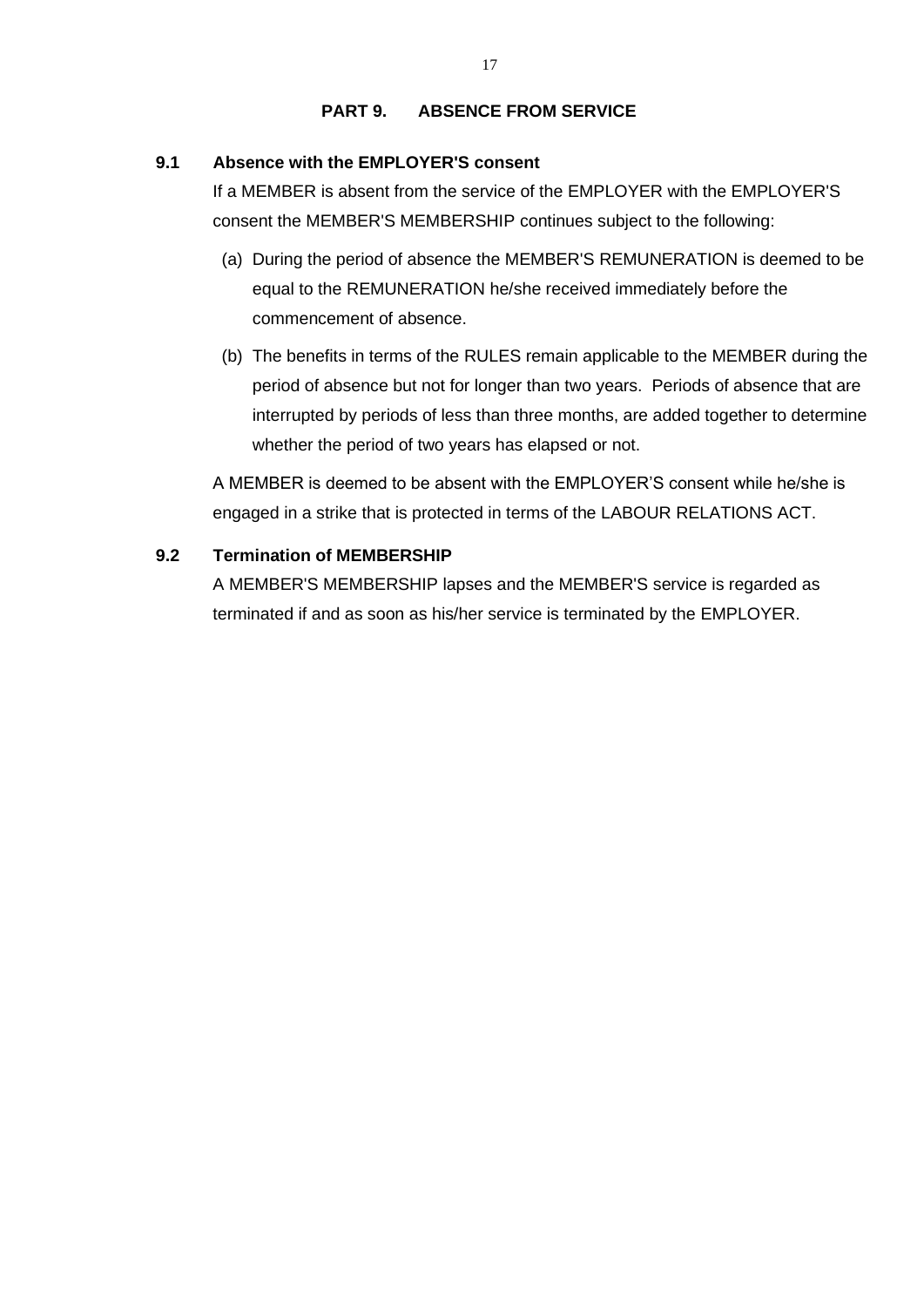#### **PART 10. MANAGEMENT**

#### **10.1 The Board**

- 10.1(1) The SCHEME is controlled and managed by a BOARD which itself or through its duly authorised assignees performs all acts for and on behalf of the SCHEME.
- 10.1(2) The BOARD consists of twelve persons called BOARD MEMBERS, and is constituted as follows:
	- (a) Four representatives appointed by the City Manager from the EMPLOYER, with at least one representative from the Department Group Human Capital at a functional level not lower than Director.
	- (b) Two councilors appointed on behalf of the EMPLOYER by the Chief Whip.
	- (c) Three Board Members as elected by the Regional Committee of the Tshwane Metropolitan Region of The Independent Municipal and Allied Trade Union (IMATU) from MEMBERS of the SCHEME who are EMPLOYEES of the City of Tshwane Metropolitan Municipality.
	- (d) Three Board Members as elected by the Executive Committee of the South African Municipal Workers Union (SAMWU) of the City of Tshwane region from MEMBERS of the SCHEME who are EMPLOYEES of the City of Tshwane Metropolitan Municipality.
- 10.1(3) The BOARD MEMBERS shall appoint their alternates.
- 10.1(4) A BOARD MEMBER or an alternate holds office for five years, after which he/she must retire, but his/her term of office also ceases -
	- (a) if he/she resigns by giving written notice to the BOARD; or
	- (b) if a BOARD MEMBER resigns from the employment or membership of the organization they represent on the BOARD; or
	- (c) if he/she becomes incompetent to be a director of a company in terms of the Companies Act no. 71 of 2008; or
	- (d) If someone else is appointed or elected in his/her place in terms of the RULES before the end of his/her term by the organisation the BOARD MEMBER represents; or
	- (e) If a BOARD MEMBER has failed to attend the number of board meetings as specified in the "Board Attendance Policy; or
		- (f) if he/she is found guilty of misconduct of which dishonesty and/or fraud is an element by a competent court or a disciplinary committee of the EMPLOYER; or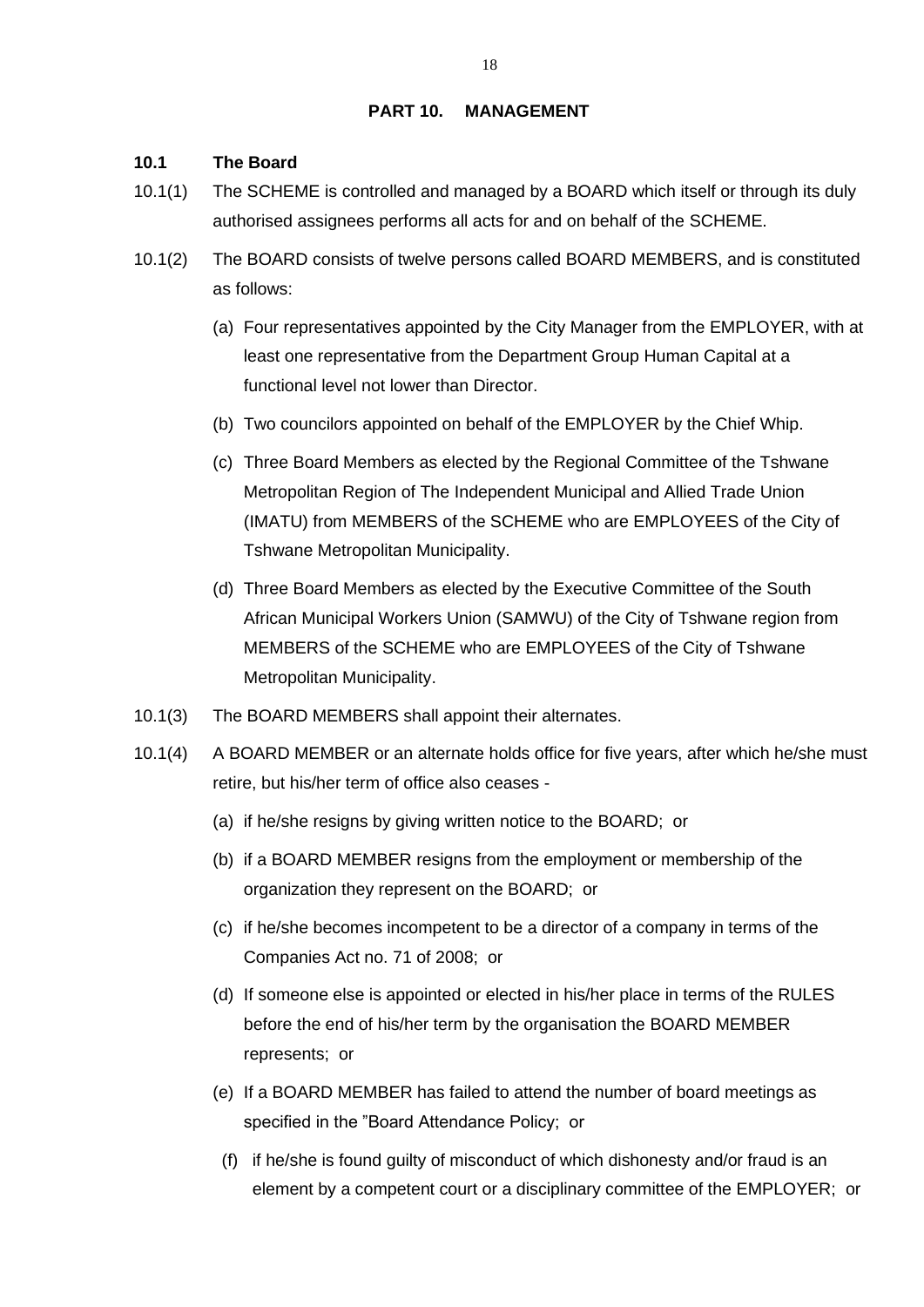- (g) if he/she has in the opinion of the BOARD been guilty of neglecting his/her duties, he/she can by a resolution of the BOARD, taken with a two-thirds majority of votes, be removed from his/her office as BOARD MEMBER after he/she has had a chance to state his/her case.
- 10.1(5) At any time the EMPLOYER, Organised Labour or CHIEF Whip may, respectively, appoint or elect someone else in the place of a BOARD MEMBER for the remainder of the respective person's term of office if required.
- 10.1(6) A retired BOARD MEMBER or alternate may be re-appointed or re-elected, as the case may be, if he/she is willing or otherwise competent to hold office.

#### **10.2 Powers and duties of the BOARD**

- 10.2(1) The BOARD must carry out the objects of the SCHEME. In so doing the BOARD must direct, control and oversee the operations of the SCHEME in accordance with the RULES.
- 10.2(2) Without detracting in any way from the generality of the previous provision, the BOARD has the following powers:
	- (a) to receive, administer and apply the moneys of the SCHEME;
	- (b) to open and administer a banking account in the name of the SCHEME, to keep proper accounts of all transactions of the SCHEME and, each year on a suitable date determined by the BOARD, to close such accounts and have them audited by an auditor;
	- (c) in the name of the SCHEME to institute, conduct, defend, compound, settle or abandon any legal proceedings by or against the SCHEME;
	- (d) to delegate any of its powers and duties to any institution or person including a committee of BOARD MEMBERS;
	- (e) to effect policies with one or more INSURERS for the purpose of insuring the benefits payable in terms of these RULES and to maintain existing policies for as long as it may deem fit;
	- (f) generally to do whatever, in its opinion, is conducive to attaining the objects of the SCHEME.
- 10.2(3) The BOARD must obtain the benefits of the SCHEME by applying the contributions payable to the SCHEME in terms of the RULES under policies of insurance. The policies of insurance must be effected by the BOARD, in the name of the SCHEME, with one or more REGISTERED INSURERS as determined from time to time by the EMPLOYER in consultation with the BOARD.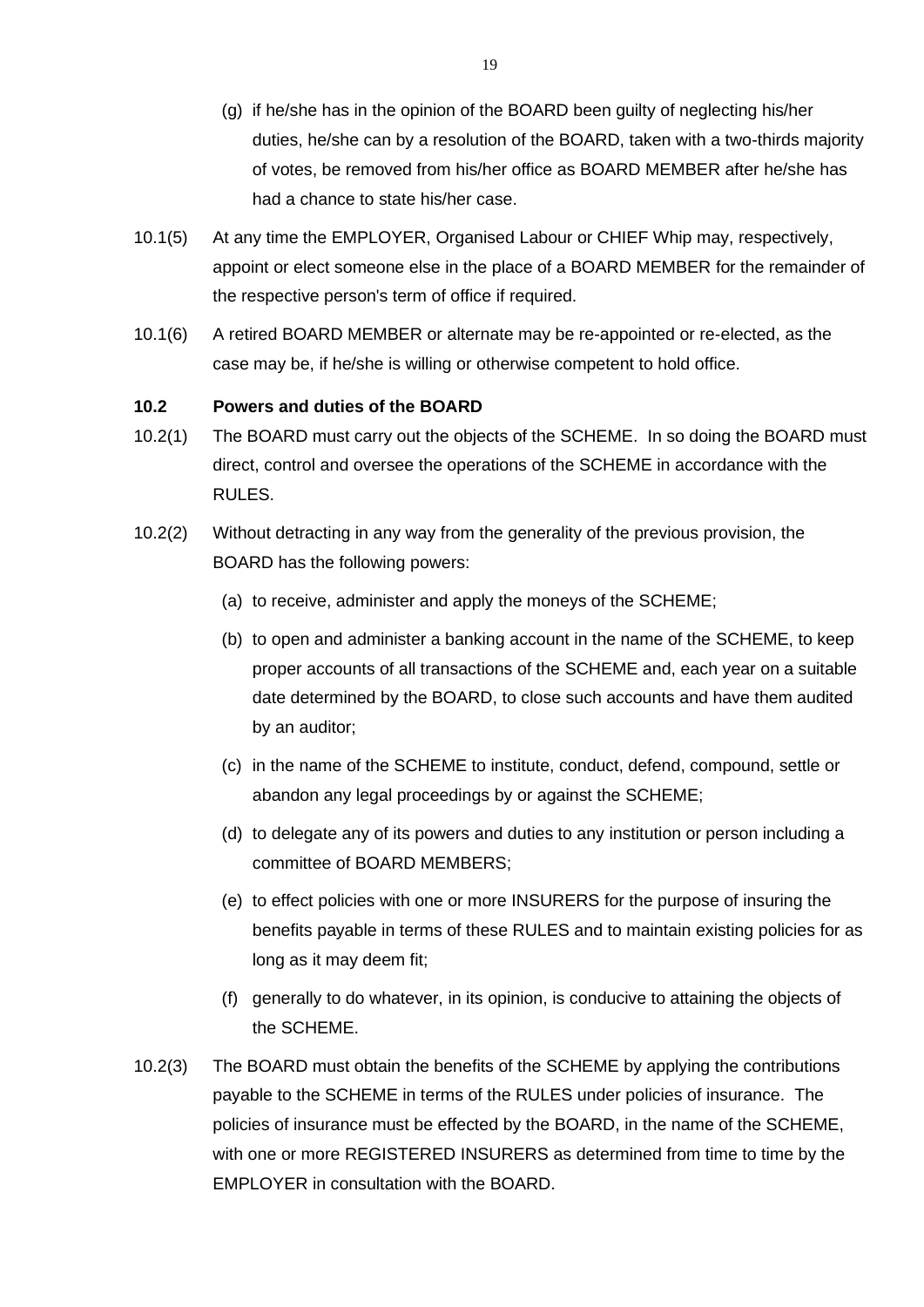10.2(4) The BOARD shall adopt and review all BOARD approved policies every second year.

#### **10.3 Procedures of the BOARD**

- 10.3(1) The BOARD will elect from the BOARD MEMBERS a chairperson and deputychairperson to preside over meetings.
- 10.3(2) If the chairperson is absent from a meeting of the BOARD, the elected deputychairperson will act as chairperson for that meeting.
- 10.3(3) If both the chairperson and deputy-chairperson is absent from a meeting, the BOARD MEMBERS present will elect a chairperson for that meeting from the BOARD MEMBERS present.
- 10.3(4) The BOARD may lay down regulations with regard to the procedures of the BOARD which may not be inconsistent with the RULES.
- 10.3(5) A quorum of six BOARD MEMBERS, with at least one representative from the EMPLOYER, IMATU and SAMWU are required for concluding business.
- 10.3(6) If a board meeting does not quorate, a follow-up board meeting will be scheduled within ten (10) working days and the subsequent meeting will proceed regardless if a quorum is present.
- 10.3(7) At a meeting of the BOARD all resolutions must be decided by majority vote. The chairman has a deliberative as well as a casting vote.
- 10.3(8) A resolution in writing signed by all the BOARD MEMBERS is of the same force and effect as a resolution passed at a meeting of the BOARD.
- 10.3(9) All resolutions passed at a meeting of the BOARD or otherwise must be recorded in the form of written minutes.
- 10.3(10) The chairperson and deputy-chairperson's term of office will be dealt with as follows:
	- (a) The term of office for the chairperson and deputy-chairperson shall be for a period of one (1) year.
	- (b) The chairperson and deputy-chairperson will be elected at the 1st BOARD meeting following the SCHEME ANNIVERSARY.
	- (c) The chairperson and deputy-chairperson may be re-elected by the BOARD to serve for one (1) additional term.
- 10.3(11) In terms of 10.2(2)(d), the BOARD shall appoint BOARD MEMBERS to serve on approved sub-committees established by the BOARD. The term of office for subcommittee members will be dealt with as follows:
	- (a) The term of office for each sub-committee member shall be for a period of one (1) year.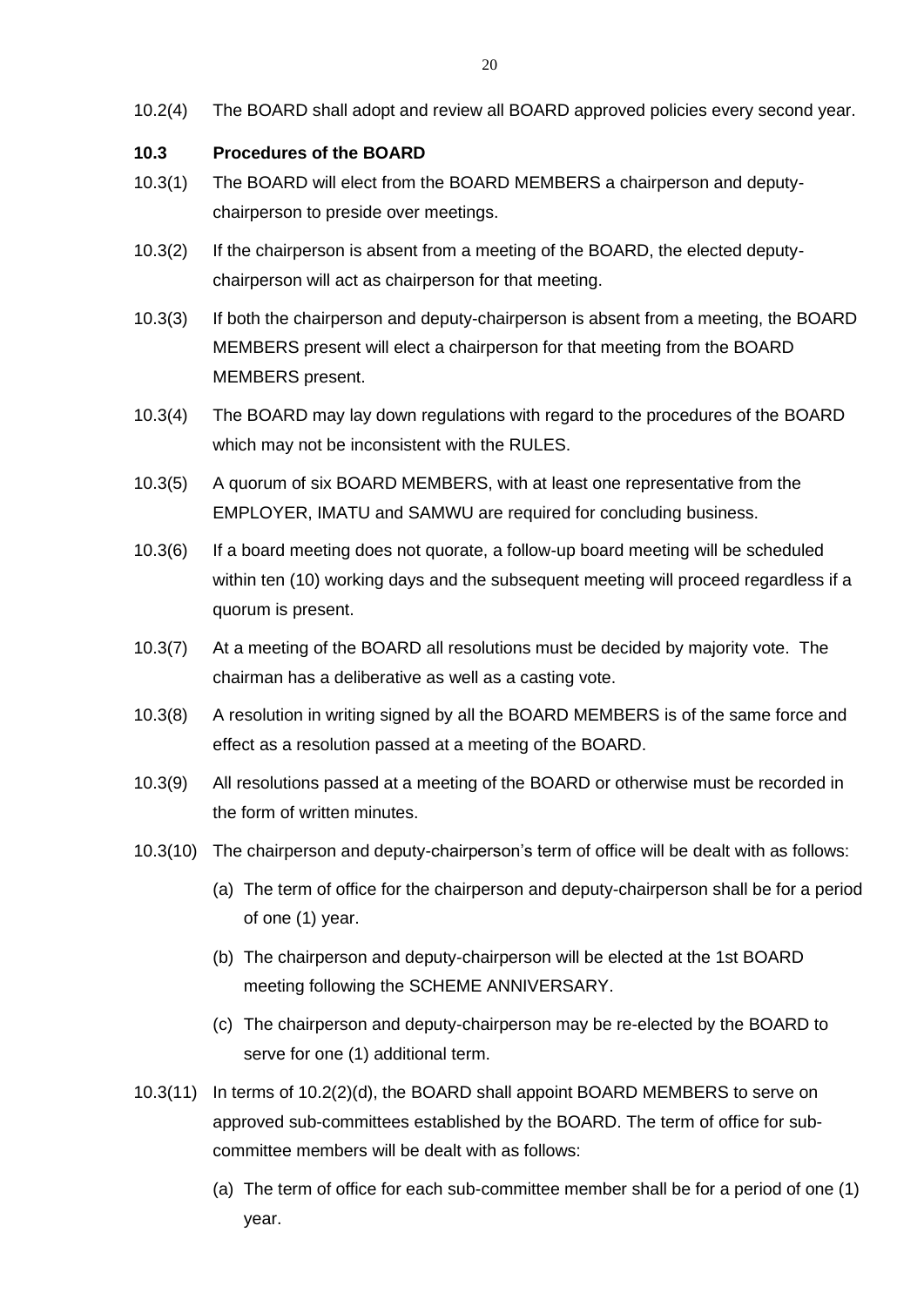- (b) Sub-committee members will be elected at the 1st BOARD meeting following the SCHEME ANNIVERSARY.
- (c) Sub-committee members may be re-elected by the BOARD to serve for one (1) additional term.

## **10.4 Personal liability**

The BOARD MEMBERS and assignees of the BOARD are not personally liable for any loss which the EMPLOYER, MEMBERS or their DEPENDANTS may suffer as a result of their actions, provided the actions are in accordance with the RULES and the loss does not arise from their negligence, dishonesty or fraud.

#### **10.5 Indemnity against loss**

The BOARD must devise means of safeguarding the SCHEME against losses owing to fraud or dishonesty of anyone having the receipt or charge of money of the SCHEME.

#### **10.6 Expenditure of BOARD**

All expenses incurred by the BOARD in directing, controlling and overseeing the operations of the SCHEME, must be borne by the SCHEME.

# **10.7 Provision of data**

The EMPLOYER must from time to time furnish to the BOARD those particulars about MEMBERS that affect their benefits from the SCHEME or their entitlement to benefits. The BOARD may act upon those particulars without further enquiry and is not responsible to anybody for any mis-statements, errors or omissions that may be contained in those particulars.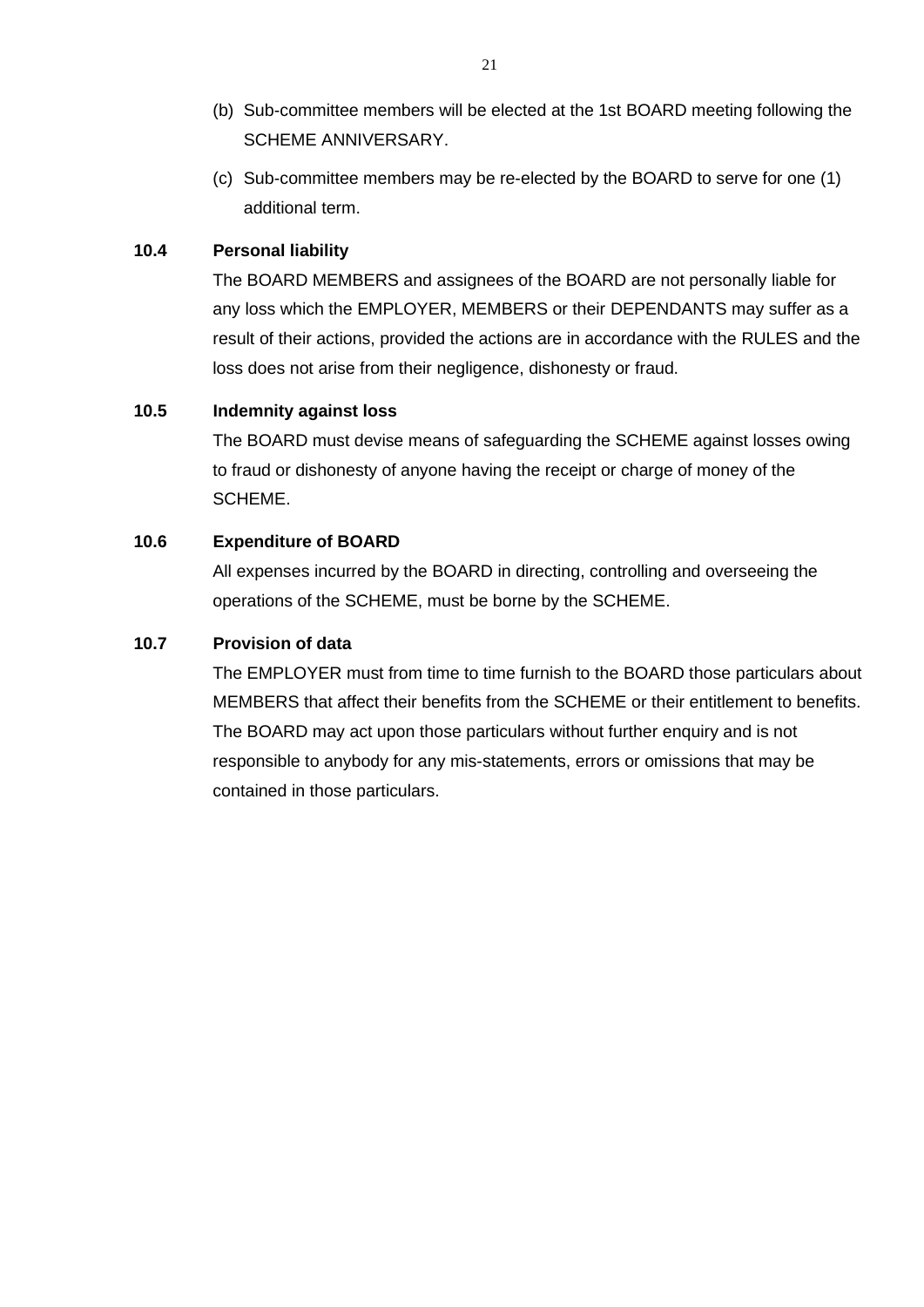#### **PART 11. MISCELLANEOUS PROVISIONS**

#### **11.1 Mode of payment of benefits**

- 11.1(1) If, in terms of provisions contained elsewhere in the RULES a lump sum benefit becomes payable and those provisions do not require payment to be made by instalments, the SCHEME decides, notwithstanding those provisions, in what form, whether by way of a lump sum, instalments, annuities or in whatever other way, the benefit must be paid and the SCHEME may at any time alter the mode of payment of the portion of a benefit not yet paid.
- 11.1(2) Until such time as the SCHEME makes a decision in terms of the preceding sub-Rule, a MEMBER or any other beneficiary has no claim against the SCHEME for payment of the benefit to him/her in any form whatsoever and his/her claim is confined to a claim against the SCHEME to take the required decision.
- 11.1(3) The SCHEME may, on request of a MEMBER or any other beneficiary or if deemed desirable by the SCHEME, with the permission of THE INSURER where its liabilities are affected, pay the benefits payable by instalments in terms of the RULES, in a way other than that stipulated elsewhere in the RULES.

#### **11.2 Interest on late payments**

- 11.2(1) If a benefit payable to a DEPENDANT and/or NOMINEE is delayed for a period or reason due to a resolution by the BOARD, interest may be paid by the SCHEME.
- 11.2(2) The interest payable in terms of clause 11.2(1) will be at a rate of interest determined or agreed to by the SCHEME.

#### **11.3 Beneficiaries of benefits**

- 11.3(1) The SCHEME shall pay the benefits payable to DEPENDANTS and/or NOMINEES in terms of the RULES, to such DEPENDANTS and/or NOMINEES as decided upon by the SCHEME and in proportions deemed equitable by the SCHEME.
- 11.3(2) Subject to the prescriptions laid down by the SCHEME, a MEMBER shall, in writing, designate a person, institution or trust (and revoke such a designation in writing) to receive the benefits at his/her death. Provided that in the exercise of its discretion in terms of clause 11.3(1) above the SCHEME shall –
	- (a) consider the most recent nomination form completed by the MEMBER but the SCHEME shall not be compelled to give effect thereto; and
	- (b) uphold the common law principle "de bloedige hand en neemt geen erf" to the effect that a person is not allowed to derive any benefit from a deliberate unlawful act.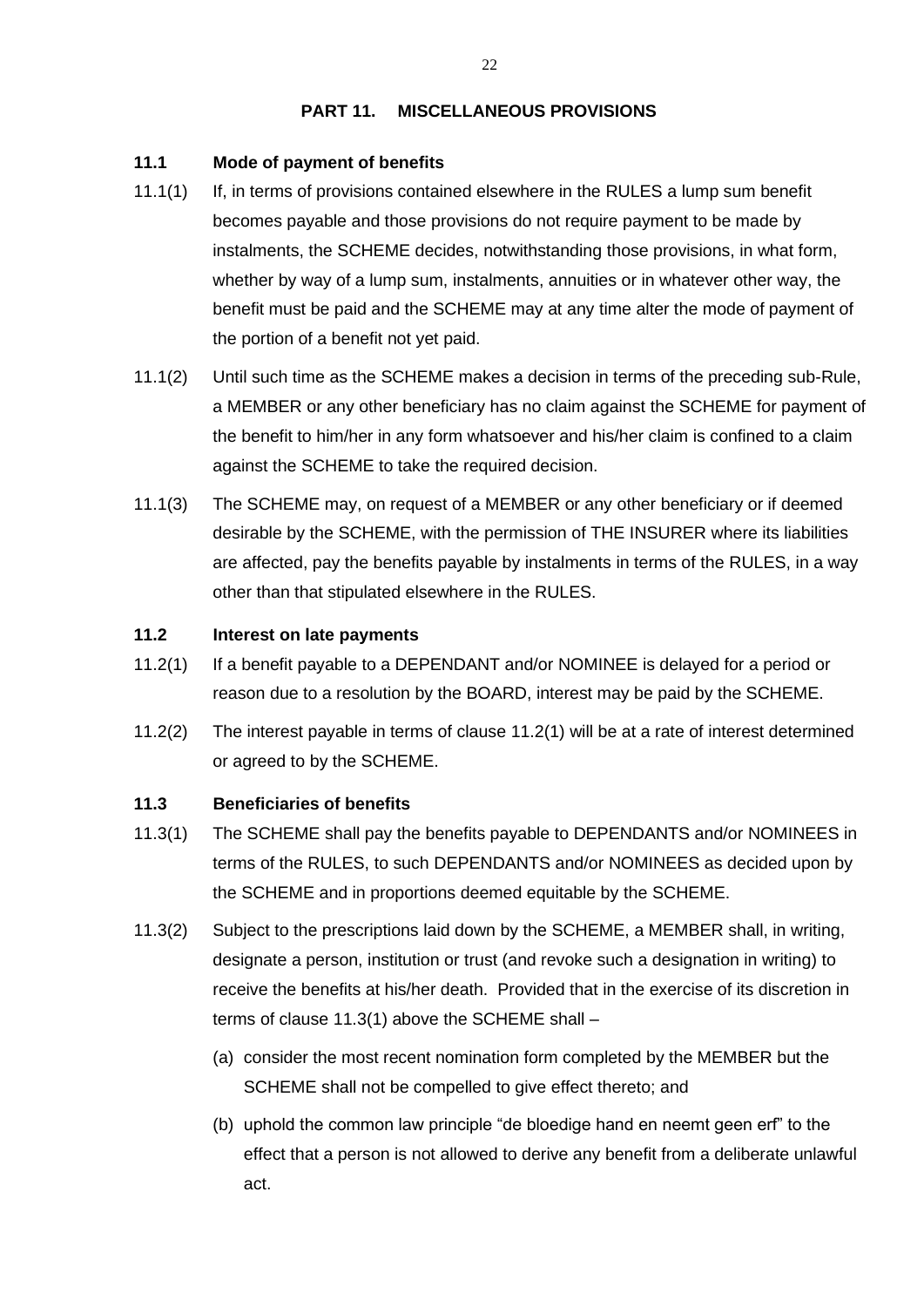- 11.3(3) If the SCHEME does not become aware of or cannot trace any DEPENDANT and NOMINEE within twelve months of the death of the MEMBER, the SCHEME shall pay the benefits-
	- (a) into the estate of the MEMBER;
	- (b) if the estate is closed and cannot reasonably be reopened again or particulars of the estate cannot reasonably be obtained, the SCHEME shall pay the benefits to a FAMILY RELATIVE as decided upon by the SCHEME; or
	- (c) If payment of the benefit cannot be made as stipulated above within 36 months of the death of the MEMBER because the SCHEME is unable to trace any DEPENDANT and NOMINEE and the estate is closed and cannot reasonably be reopened or the estate details cannot reasonably be obtained and the SCHEME cannot trace any FAMILY RELATIVE then the benefit becomes an unclaimed benefit which must be dealt with in terms of Rule 11(8).
- 11.3(4) Any payment to be made to a person in terms of the RULES, may be made for the benefit of such a person to a guardian or trust (the trustees of which may not be officials of the SCHEME) on conditions decided upon by the SCHEME. Such payments relieve the SCHEME of any further liability regarding such a person.
- 11.3(5) The SCHEME may at any time before any payments and investments have been made alter its decision to make a payment to a particular person.

However, a decision taken by the BOARD may also be revisited and reviewed by the BOARD if found that the information provided by the DEPENDANT(s), beneficiary(s) or any other person were misrepresenting, fraudulent, incorrect or bias.

11.3(6) If a person, other than a MEMBER, to whom payment is made in terms of the RULES, dies before payment of the benefit to him/her has been completed, the SCHEME, at its discretion, may pay the benefit into the estate of such a person or to another DEPENDANT and/or NOMINEE as decided upon by the SCHEME.

#### **11.4 Benefits inalienable**

No benefit provided for in the RULES or right to such benefit, or right in respect of contributions made by or on behalf of a MEMBER, may be transferred or otherwise ceded, or pledged or hypothecated. In the event of the MEMBER or beneficiary concerned attempting to transfer or otherwise cede, or to pledge or hypothecate such benefit or right, the SCHEME may withhold or suspend payment of it.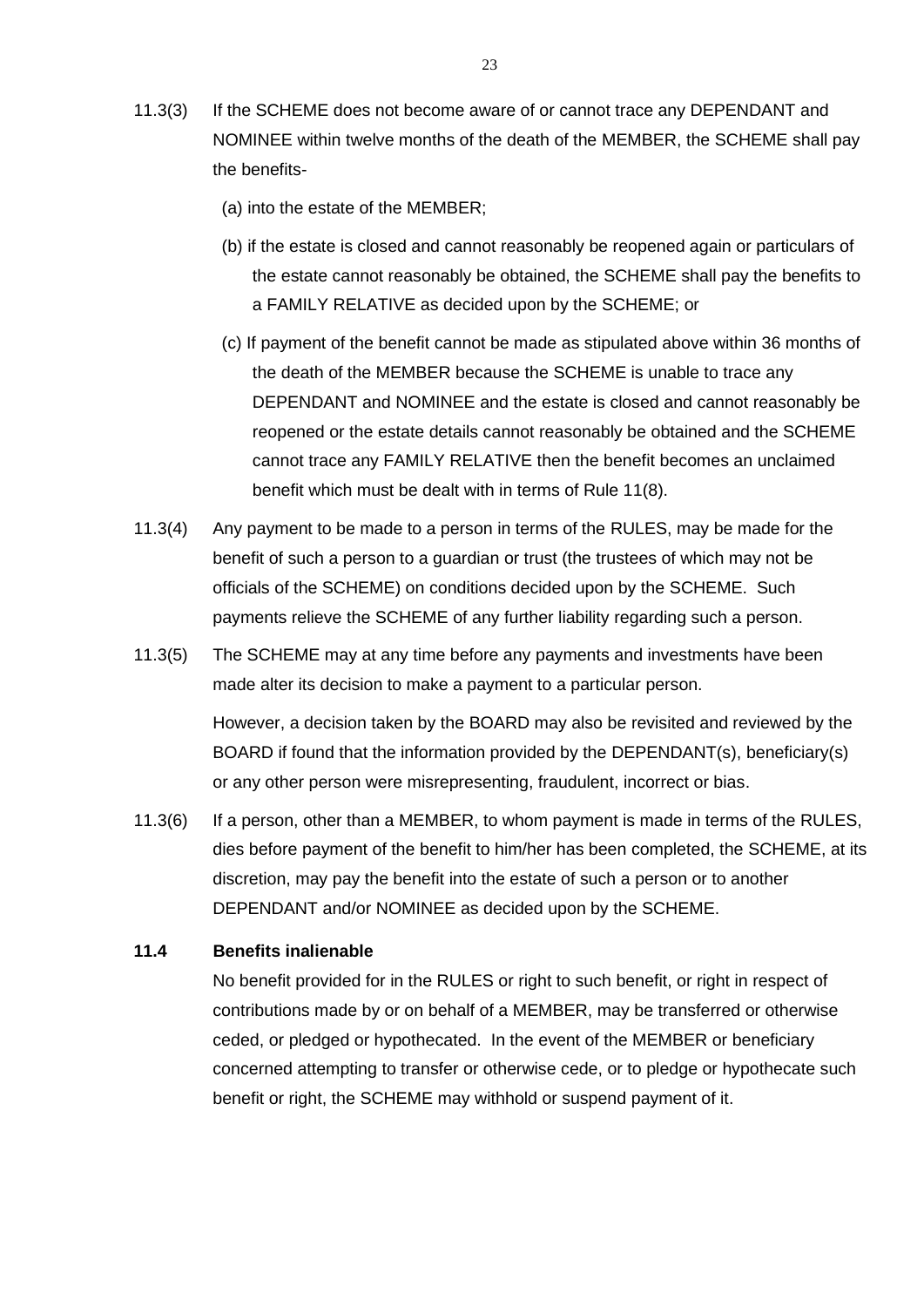## **11.5 Deductions from benefits**

The BOARD may recover the following amounts from the benefits payable in terms of the RULES and transfer these to the SCHEME or the EMPLOYER, as the case may be. These amounts are -

- (a) any amount due to the SCHEME or the EMPLOYER by the MEMBER;
- (b) any amount which the SCHEME has paid or will pay by arrangement with, and on behalf of, a MEMBER or beneficiary to a third party;
- (c) any discretionary portion of a proven payment death benefit in respect of which the SCHEME has made an advanced payment to a DEPENDANT and/or NOMINEE.

#### **11.6 Currency**

All amounts payable to or by the SCHEME in terms of the RULES are payable in the Republic of South Africa in the currency of the Republic of South Africa.

#### **11.7 Proof of claims**

The SCHEME is not obliged to grant any benefit unless it has been satisfied with regard to the age of the person on whose life the benefit is provided and with regard to any other circumstance which it considers relevant to the benefit and for which it requested proof or information.

#### **11.8 Unclaimed benefits**

- 11.8(1) Once a claim in terms of the RULES has been admitted, the rights of a MEMBER in respect of payment of an unclaimed benefit remains intact indefinitely and the SCHEME must keep record of all unclaimed benefits.
- 11.8(2) THE INSURER shall take reasonable steps to trace beneficiaries as set out in the ASISA Standard on Unclaimed Assets, or in any Standard or Code replacing the aforesaid Code.
- 11.8(3) THE INSURER shall pay interest on an unclaimed benefit from the date that all information needed for the evaluation of the relevant claim has been received, at the rate as determined by THE INSURER taking into account prevailing after administration charge money market interest rates and any other factors that THE INSURER may deem relevant.
- 11.8(4) An unclaimed benefit may be reduced by the amount of any reasonable costs incurred by THE INSURER in identifying and tracing the relevant beneficiary.
- 11.8(5) An unclaimed benefit may be reduced by all fees levied by THE INSURER in respect of the administration of the unclaimed benefit, on the understanding that, in the event where no fees in respect of administration have been deducted by THE INSURER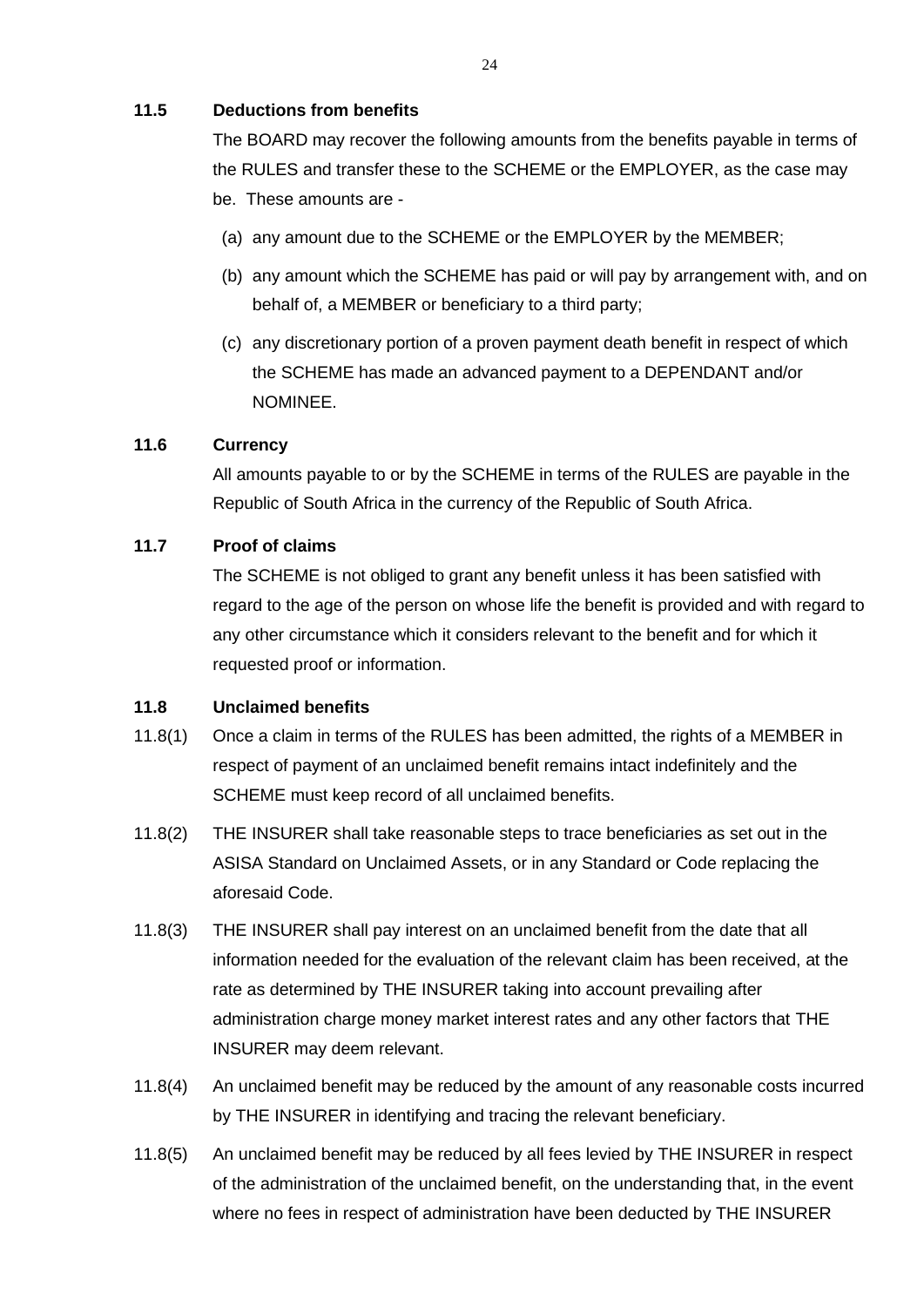from an unclaimed benefit, a fee may be charged by THE INSURER for payment of the unclaimed benefit to the relevant beneficiary.

- 11.8(6) Fees in respect of the administration and payment of unclaimed benefits will be as laid down by THE INSURER from time to time, and shall be communicated by THE INSURER to the SCHEME.
- 11.8(7) If the amount of an unclaimed benefit is less than R1 000, or an unclaimed benefit decreases to less than R1 000, and the cost of tracing the relevant beneficiary will exceed the amount of the unclaimed benefits, no steps, or alternatively no further steps, will be taken by THE INSURER to trace the beneficiary.
- 11.8(8) In the event of an unclaimed benefit decreasing to nil, THE INSURER's liability regarding the payment of the unclaimed benefit automatically terminates, and the beneficiary will have no further claim against THE INSURER in respect of the unclaimed benefit.

#### **11.9 Binding force of the Rules**

The RULES bind the EMPLOYER, the MEMBERS, the SCHEME and its officials and anyone who lays a claim in terms of the RULES or whose claim is derived from someone so claiming.

#### **11.10 Disputes**

In any dispute in regard to the interpretation of the RULES or the administration of the SCHEME, the ruling of the BOARD binds the officers of the SCHEME, the EMPLOYER, the MEMBERS and other beneficiaries.

#### **11.11 Inspection of and copies of the Rules**

The RULES must be open for inspection by MEMBERS at any reasonable time and they may, at a fee determined by the SCHEME, obtain copies of the RULES.

#### **11.12 Conditions of service**

Nothing in these RULES curtails the EMPLOYER'S right to dismiss an EMPLOYEE from its service.

#### **11.13 Dissolution or partial dissolution of the SCHEME**

- 11.13(1) The BOARD may, if resolved by two thirds of the MEMBERS, dissolve the SCHEME at any time by giving two months' notice of its intention to the MEMBERS and THE INSURER, and on condition that all amounts still owed to THE INSURER are paid.
- 11.13(2) At the dissolution of the SCHEME, the benefits provided in terms of the RULES will, for the purposes of the RULES, be regarded to be cancelled on the date of dissolution. The only benefits payable afterwards will be those payable in terms of the said